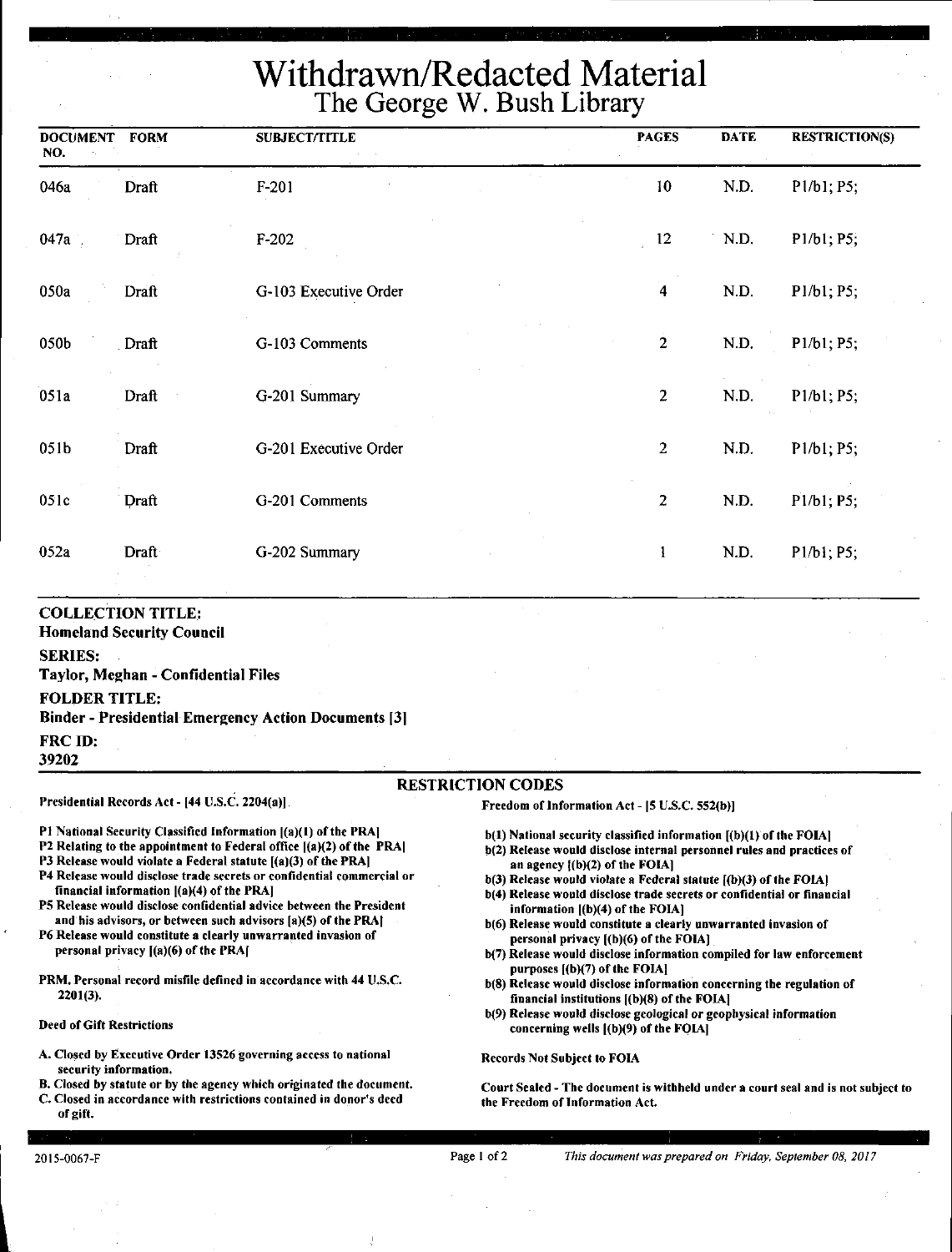# Withdrawn/Redacted Material  $The **G**o$

| DOCUMENT FORM<br>NO. |                                                              | <b>SUBJECT/TITLE</b>                                                                                                                                                                                                                                                                 |                          | <b>PAGES</b>                                                                                                                                                                                                                                         | <b>DATE</b> | <b>RESTRICTION(S)</b> |
|----------------------|--------------------------------------------------------------|--------------------------------------------------------------------------------------------------------------------------------------------------------------------------------------------------------------------------------------------------------------------------------------|--------------------------|------------------------------------------------------------------------------------------------------------------------------------------------------------------------------------------------------------------------------------------------------|-------------|-----------------------|
| 052b                 | Draft                                                        | G-202 Executive Order                                                                                                                                                                                                                                                                |                          | $\overline{c}$                                                                                                                                                                                                                                       | N.D.        | P1/b1; P5;            |
| 052c                 | Draft                                                        | G-202 Comments                                                                                                                                                                                                                                                                       |                          | 3                                                                                                                                                                                                                                                    | N.D.        | P1/b1; P5;            |
|                      |                                                              |                                                                                                                                                                                                                                                                                      |                          |                                                                                                                                                                                                                                                      |             |                       |
|                      |                                                              |                                                                                                                                                                                                                                                                                      |                          |                                                                                                                                                                                                                                                      |             |                       |
|                      |                                                              |                                                                                                                                                                                                                                                                                      |                          |                                                                                                                                                                                                                                                      |             |                       |
|                      |                                                              |                                                                                                                                                                                                                                                                                      |                          |                                                                                                                                                                                                                                                      |             |                       |
|                      |                                                              |                                                                                                                                                                                                                                                                                      |                          |                                                                                                                                                                                                                                                      |             |                       |
|                      |                                                              |                                                                                                                                                                                                                                                                                      |                          |                                                                                                                                                                                                                                                      |             |                       |
|                      |                                                              |                                                                                                                                                                                                                                                                                      |                          |                                                                                                                                                                                                                                                      |             |                       |
|                      |                                                              |                                                                                                                                                                                                                                                                                      |                          |                                                                                                                                                                                                                                                      |             |                       |
|                      |                                                              |                                                                                                                                                                                                                                                                                      |                          |                                                                                                                                                                                                                                                      |             |                       |
|                      |                                                              |                                                                                                                                                                                                                                                                                      |                          |                                                                                                                                                                                                                                                      |             |                       |
|                      | <b>COLLECTION TITLE:</b><br><b>Homeland Security Council</b> |                                                                                                                                                                                                                                                                                      |                          |                                                                                                                                                                                                                                                      |             |                       |
| <b>SERIES:</b>       |                                                              |                                                                                                                                                                                                                                                                                      |                          |                                                                                                                                                                                                                                                      |             |                       |
|                      | Taylor, Meghan - Confidential Files                          |                                                                                                                                                                                                                                                                                      |                          |                                                                                                                                                                                                                                                      |             |                       |
| <b>FOLDER TITLE:</b> |                                                              | <b>Binder - Presidential Emergency Action Documents [3]</b>                                                                                                                                                                                                                          |                          |                                                                                                                                                                                                                                                      |             |                       |
| FRC ID:<br>39202     |                                                              |                                                                                                                                                                                                                                                                                      |                          |                                                                                                                                                                                                                                                      |             |                       |
|                      |                                                              |                                                                                                                                                                                                                                                                                      | <b>RESTRICTION CODES</b> |                                                                                                                                                                                                                                                      |             |                       |
|                      | Presidential Records Act - [44 U.S.C. 2204(a)]               |                                                                                                                                                                                                                                                                                      |                          | Freedom of Information Act - {5 U.S.C. 552(b)]                                                                                                                                                                                                       |             |                       |
|                      |                                                              | P1 National Security Classified Information ((a)(1) of the PRA]<br>P2 Relating to the appointment to Federal office [(a)(2) of the PRA]<br>P3 Release would violate a Federal statute $[(a)(3)$ of the PRA]<br>P4 Release would disclose trade secrets or confidential commercial or |                          | b(1) National security classified information [(b)(1) of the FOIA]<br>b(2) Release would disclose internal personnel rules and practices of<br>an agency $[(b)(2)$ of the FOIA]<br>b(3) Release would violate a Federal statute ((b)(3) of the FOIA1 |             |                       |

- financial information [(a)(4) of the PRA] PS Release would disclose confidential advice between the President
- and his advisors, or between such advisors (a)(S) of the PRA) P6 Release would constitute a clearly unwarranted invasion of personal privacy  $[(a)(6)$  of the PRA
- PRM. Personal record misfile defined in accordance with 44 U.S.C.

#### Deed of Gift Restrictions

2201(3).

- A. Closed by Executive Order 13526 governing access to national security information.
- B. Closed by statute or by the agency which originated the document. C. Closed in accordance with restrictions contained in donor's deed
- $b(3)$  Release would violate a Federal statute  $[(b)(3)$  of the FOIA]
- b(4) Release would disclose trade secrets or confidential or financial information ((b)(4) of the FOIAJ
- b(6) Release would constitute a clearly unwarranted invasion of personal privacy ((b)(6) of the FOIAJ
- b(7) Release would disclose information compiled for law enforcement purposes [(b)(7) of the FOIA]
- b(8) Release would disclose information concerning the regulation of financial institutions ((b)(8) of the FOIA)
- b(9) Release would disclose geological or geophysical information concerning wells ((b)(9) of the FOIAJ

#### Records Not Subject to FOIA

Court Sealed - The document is withheld under a court seal and is not subject to the Freedom of Information Act.

of gift.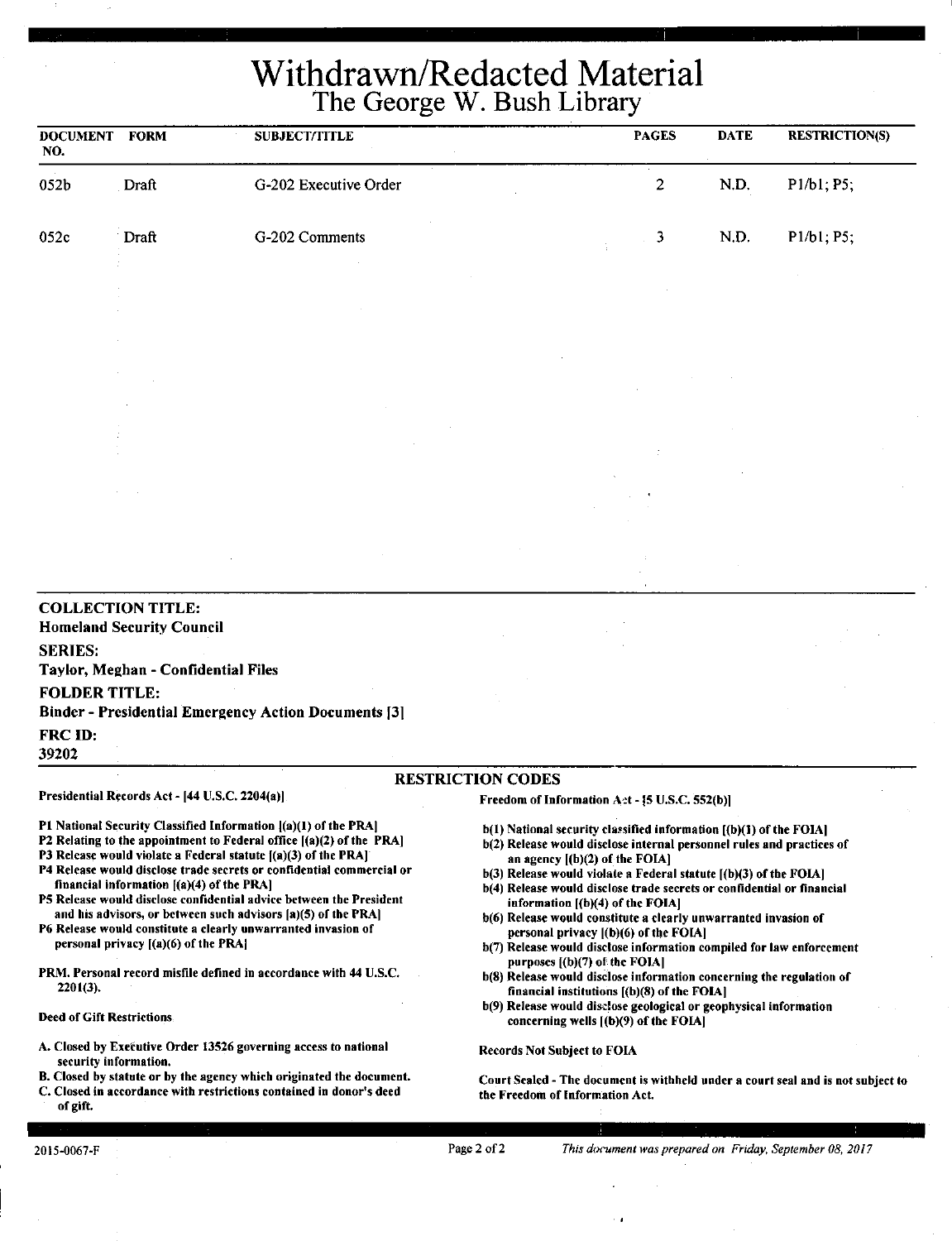$\mathfrak{u}[\mathfrak{l}_\beta]$ 

 $F-201$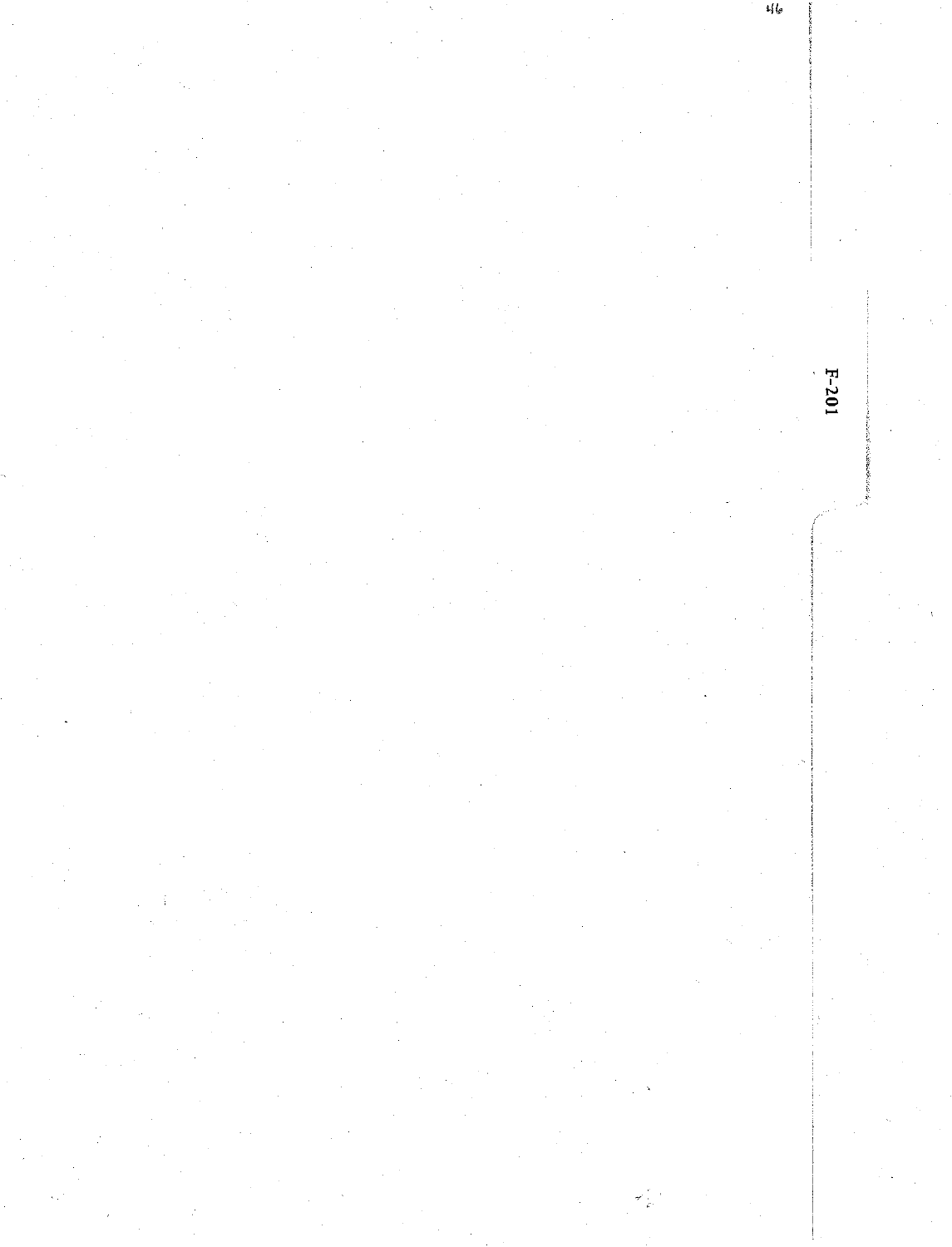| <b>FORM</b> | <b>SUBJECT/TITLE</b> | <b>PAGES</b> | <b>DATE</b> | <b>RESTRICTION(S)</b> |
|-------------|----------------------|--------------|-------------|-----------------------|
| Draft       | $F-201$              | 10           | N.D.        | P1/b1; P5;            |

**This marker identifies the original location of the withdrawn item listed above. For a complete list of items withdrawn from this folder, see the Withdrawal/Redaction Sheet at the front of the folder.** 

COLLECTION: Homeland Security Council SERIES: Taylor, Meghan - Confidential Files FOLDER TITLE: Binder - Presidential Emergency Action Documents f3] FRC ID: 39202 OA Num.: CF 0748 NARANum.: 818 FOIA IDs and Segments: 2015-0067-F RESTRICTION CODES Presidential Records Act - [44 U.S.C. 2204(a)] Pl National Security Classified Information ((a)(l) of the PRA) P2 Relating to the appointment to Federal office [(a)(2) of the PRA) P3 Release would violate a Federal statute ((a)(3) of the PRAI P4 Release would disclose trade secrets or confidential commercial or financial information ((a)(4) of the PRA) PS Release would disclose confidential advise between the President and his advisors, or between such advisors (a)(S) of the PRA) P6 Release would constitute a clearly unwarranted invasion of personal privacy ((a)(6) of the PRAJ PRM. Personal record misfile defined in accordance with 44 U.S.C. 2201(3). Freedom of Information Act - (5 U.S.C. 552(b)) b(I) National security classified information ((b)(l) of the FOIAJ b(2) Release would disclose internal personnel rules and practices of an agency [(b)(2) of the FOIAI  $b(3)$  Release would violate a Federal statute  $[(b)(3)$  of the FOIA] b(4) Release would disclose trade secrets or confidential or financial information [(b)(4) of the FOIA] b(6) Release would constitute a clearly unwarranted invasion of personal privacy [(b)(6) of the FOIAI b(7) Release would disclose information compiled for law enforcemen¢ purposes [(b)(7) of the FOIAI b(S) Release would disclose information concerning the regulation of financial institutions ((b)(8) of the FOIA) b(9) Release would disclose geological or geophysical information

Deed of Gift Restrictions

- A. Closed by Executive Order 13526 governing access to national security information,
- B. Closed by statute or by the agency which originated the document.
- C. Closed in accordance with restrictions contained in donor's deed of gift.

concerning wells ((b)(9) of the FOIA)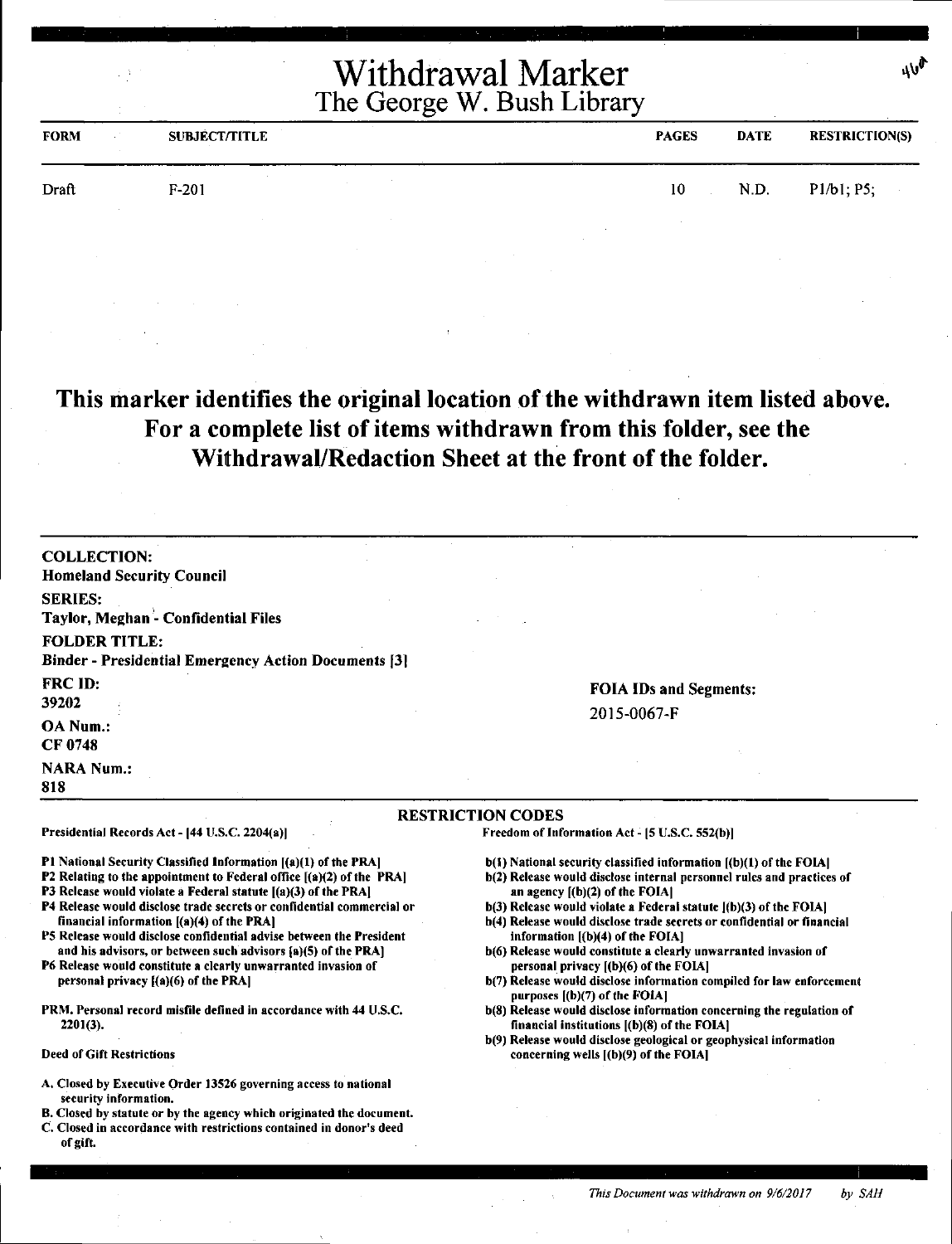-11  $F-202$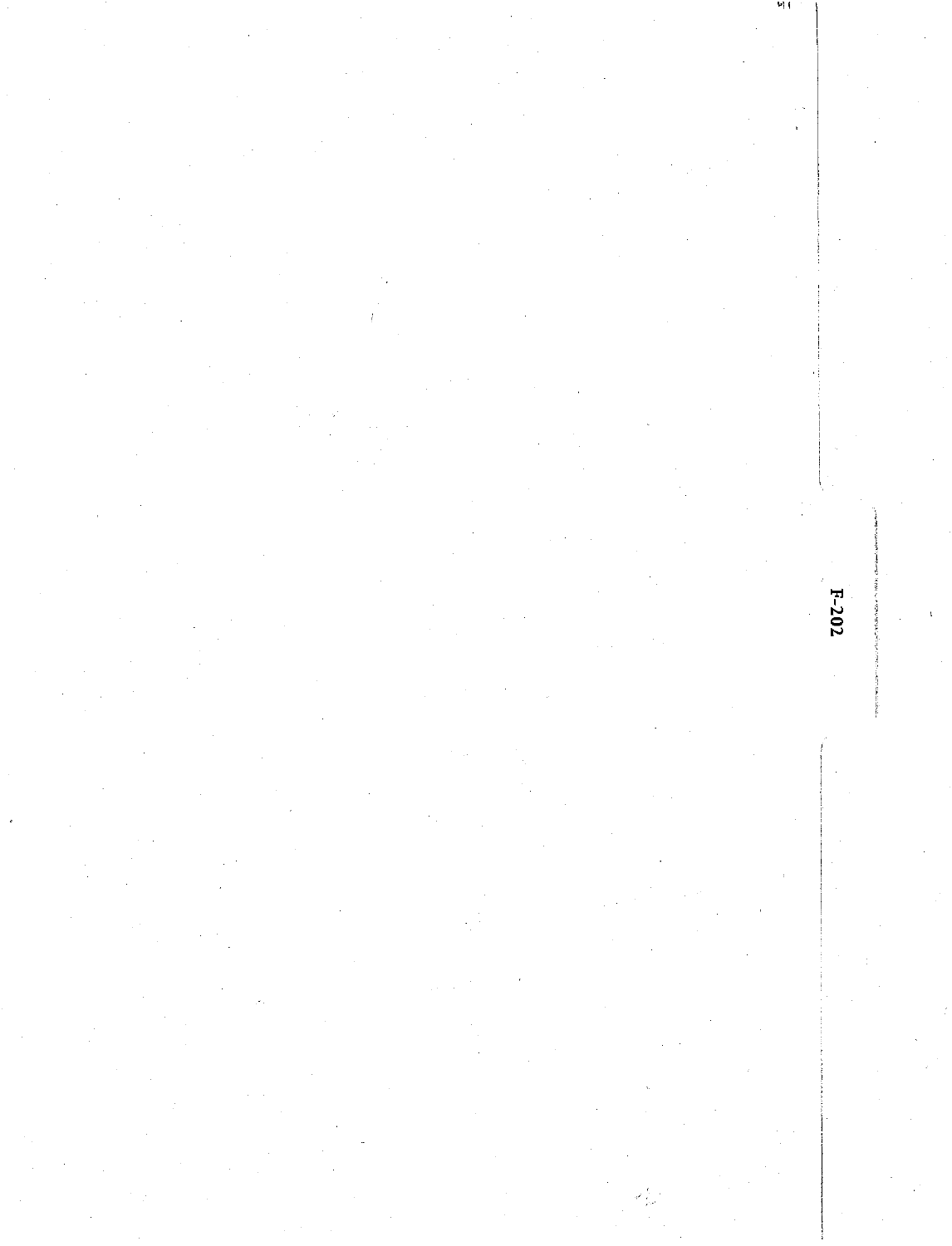| <b>FORM</b> | <b>SUBJECT/TITLE</b> | <b>PAGES</b> | <b>DATE</b> | <b>RESTRICTION(S)</b> |
|-------------|----------------------|--------------|-------------|-----------------------|
| Draft       | $F-202$              | 12           | N.D.        | P1/b1, P5;            |
|             |                      |              |             |                       |

**This marker identifies the original location of the withdrawn item listed above. For a complete list of items withdrawn from this folder, see the Withdrawal/Redaction Sheet at the front of the folder.** 

| <b>COLLECTION:</b><br><b>Homeland Security Council</b>                                                                                                                                                                                                                                                                                                                                                       |                                                                                                                                                                                                                                                                                                                                                                    |
|--------------------------------------------------------------------------------------------------------------------------------------------------------------------------------------------------------------------------------------------------------------------------------------------------------------------------------------------------------------------------------------------------------------|--------------------------------------------------------------------------------------------------------------------------------------------------------------------------------------------------------------------------------------------------------------------------------------------------------------------------------------------------------------------|
| <b>SERIES:</b><br>Taylor, Meghan - Confidential Files                                                                                                                                                                                                                                                                                                                                                        |                                                                                                                                                                                                                                                                                                                                                                    |
| <b>FOLDER TITLE:</b><br><b>Binder - Presidential Emergency Action Documents [3]</b>                                                                                                                                                                                                                                                                                                                          |                                                                                                                                                                                                                                                                                                                                                                    |
| FRC ID:<br>39202                                                                                                                                                                                                                                                                                                                                                                                             | <b>FOIA IDs and Segments:</b>                                                                                                                                                                                                                                                                                                                                      |
| <b>OA Num.:</b><br>CF 0748                                                                                                                                                                                                                                                                                                                                                                                   | 2015-0067-F                                                                                                                                                                                                                                                                                                                                                        |
| <b>NARA Num.:</b><br>818                                                                                                                                                                                                                                                                                                                                                                                     |                                                                                                                                                                                                                                                                                                                                                                    |
|                                                                                                                                                                                                                                                                                                                                                                                                              | <b>RESTRICTION CODES</b>                                                                                                                                                                                                                                                                                                                                           |
| Presidential Records Act - [44 U.S.C. 2204(a)]                                                                                                                                                                                                                                                                                                                                                               | Freedom of Information Act - 15 U.S.C. 552(b)]                                                                                                                                                                                                                                                                                                                     |
| <b>P1 National Security Classified Information [(a)(1) of the PRA]</b><br>P2 Relating to the appointment to Federal office [(a)(2) of the PRA]<br>P3 Release would violate a Federal statute $(2)(3)$ of the PRA<br>P4 Release would disclose trade secrets or confidential commercial or<br>financial information (a)(4) of the PRA]<br>P5 Release would disclose confidential advise between the President | b(1) National security classified information [(b)(1) of the FOIA]<br>b(2) Release would disclose internal personnel rules and practices of<br>an agency [(b)(2) of the FOIA]<br>b(3) Release would violate a Federal statute [(b)(3) of the FOIA]<br>b(4) Release would disclose trade secrets or confidential or financial<br>information $[(b)(4)$ of the FOIA] |
| and his advisors, or between such advisors [a](5) of the PRA]<br><u>D6 Delegre would constitute a clearly unwersented invesion of </u>                                                                                                                                                                                                                                                                       | b(6) Release would constitute a clearly unwarranted invasion of<br>personal privacy ((h)(6) of the EOIAI                                                                                                                                                                                                                                                           |

- P6 Release would constitute a clearly unwarranted invasion of personal privacy ((a)(6) of the PRAJ
- PRM. Personal record misfile defined in accordance with 44 U.S.C. 2201(3).

Deed of Gift Restrictions

- A. Closed by Executive Order 13526 governing access to national security information.
- B. Closed by statute or by the agency which originated the document.
- C. Closed in accordance with restrictions contained in donor's deed of gift.
- nal privacy [(b)(6) of the FOIA]
- b(7) Release would disclose information compiled for law enforcement purposes ((b)(7) of the FOIAI
- b(8) Release would disclose information concerning the regulation of financial institutions ((b)(8) of the FOIA)
- b(9) Release would disclose geological or geophysical information concerning wells ((b)(9) of the FOIA)

41A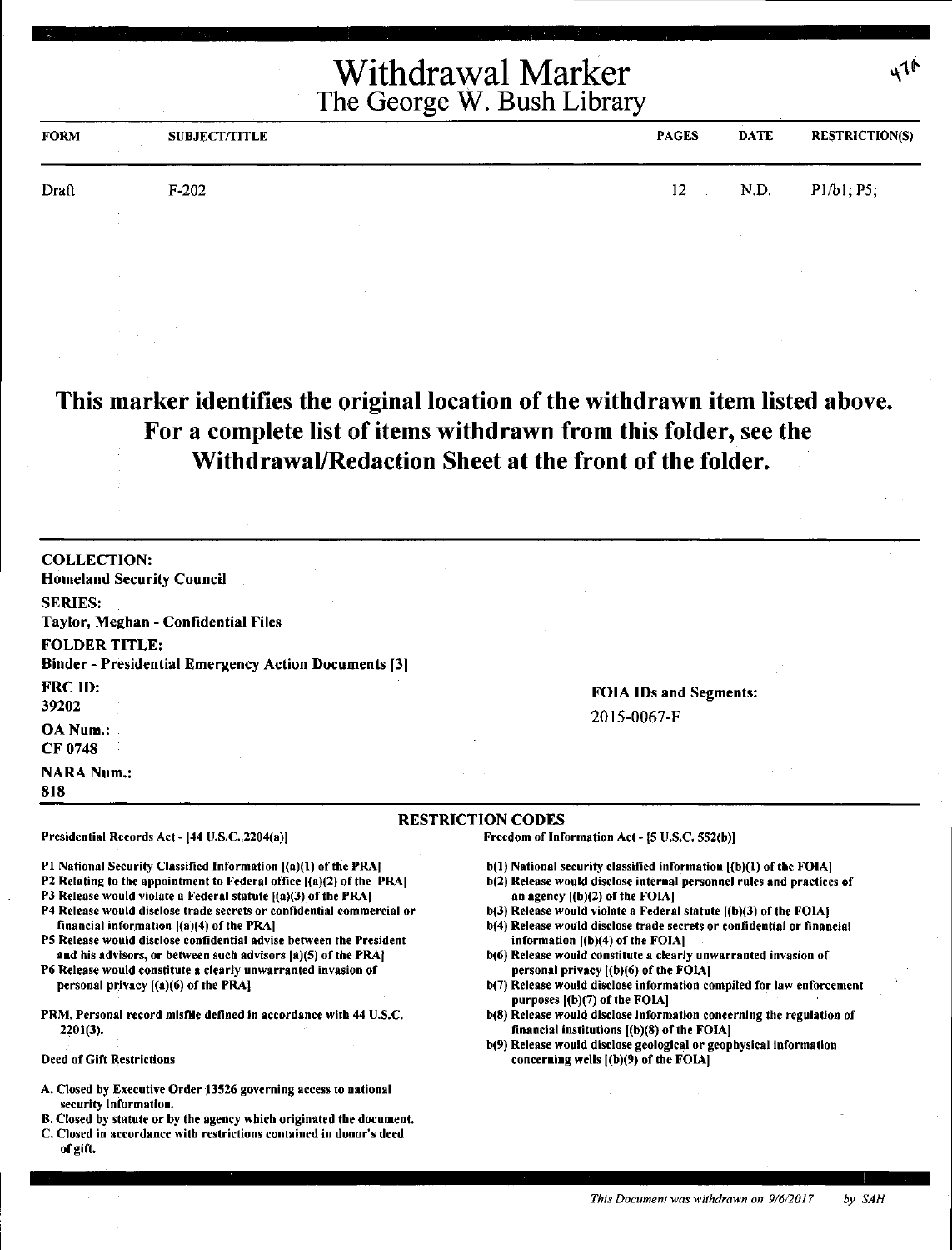ЧĶ  $G-101$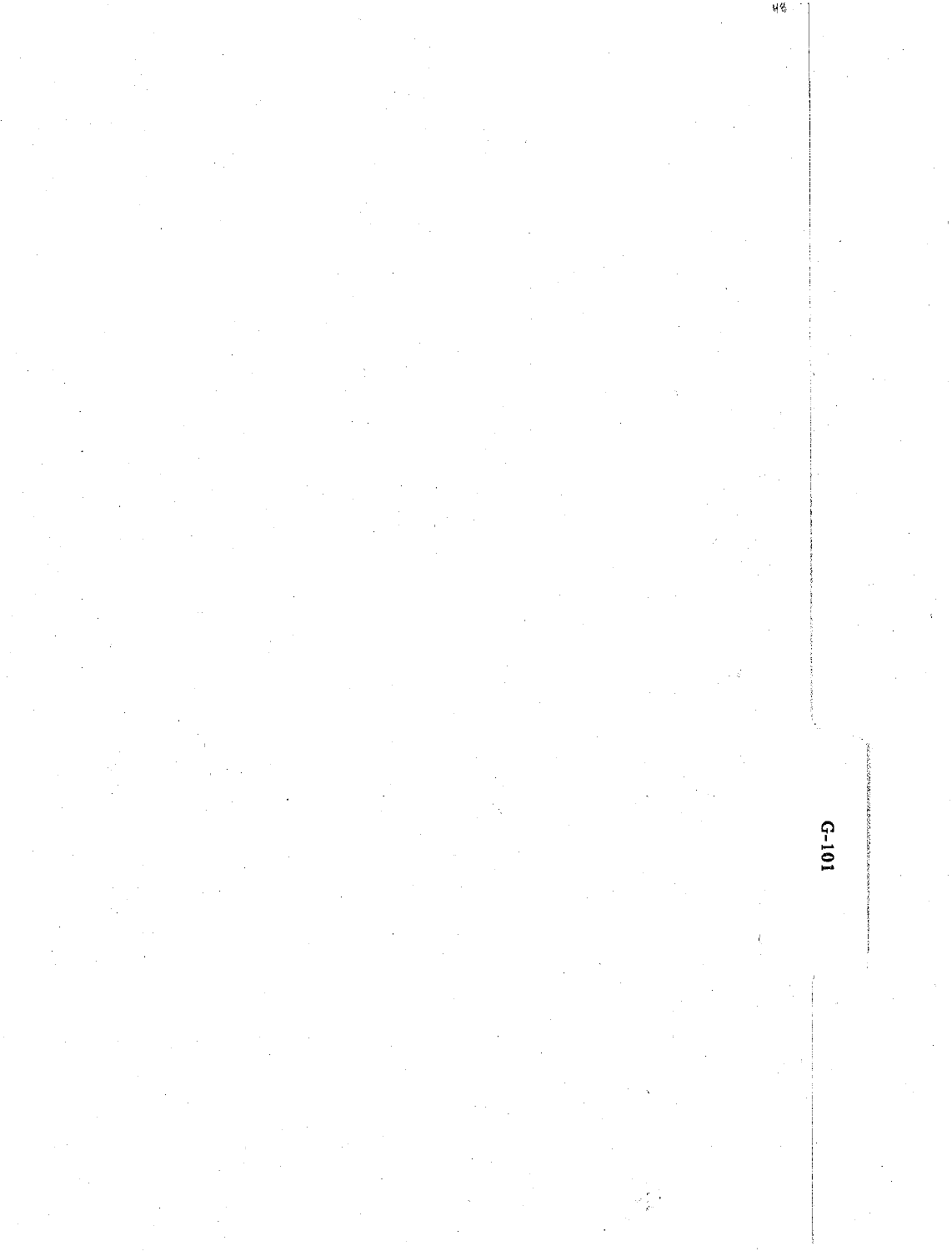$G-102$ 

 $\mathcal{V}^{\text{R}}_{\text{F}}$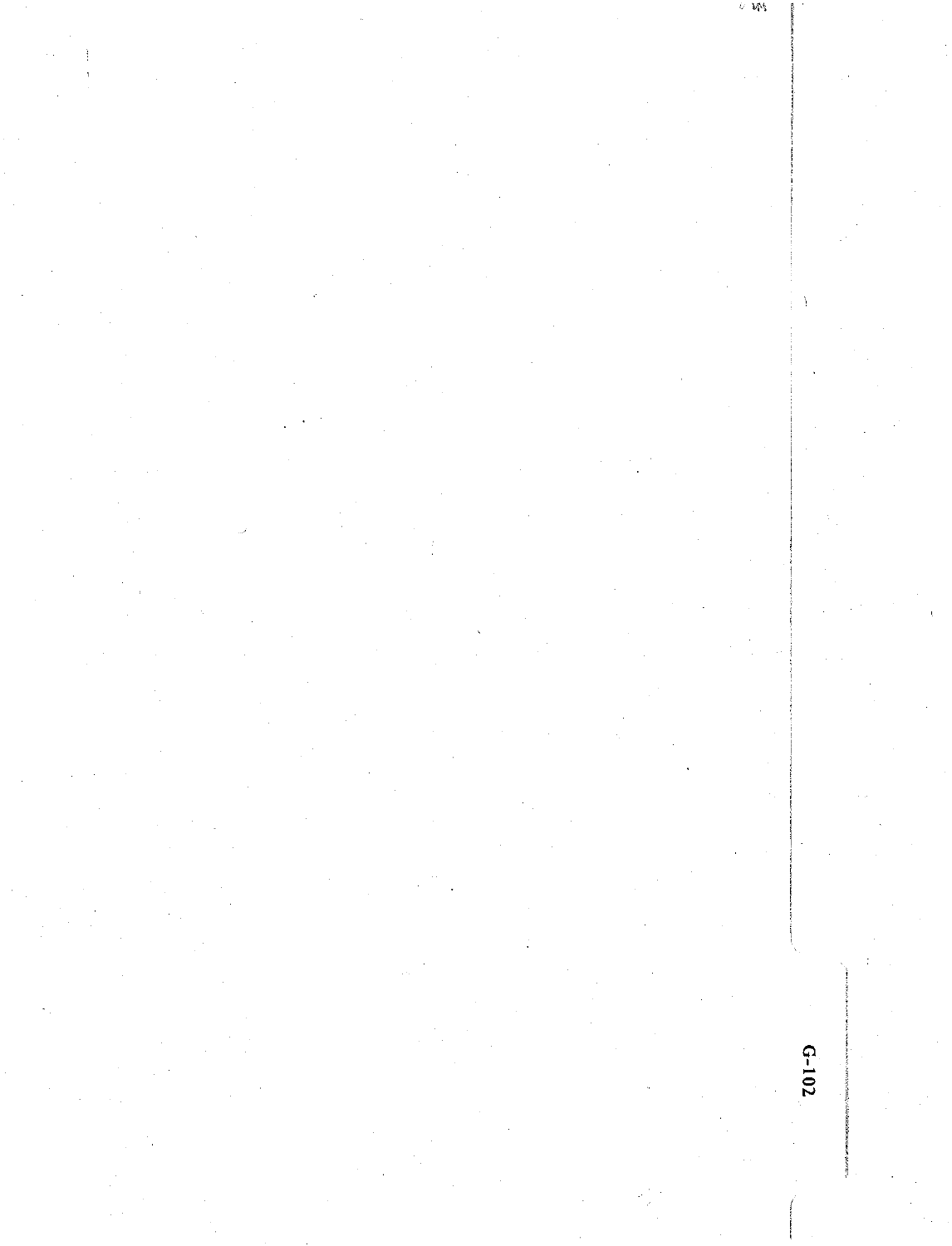$\gtrsim$   $\gtrsim$  $\frac{6-103}{1}$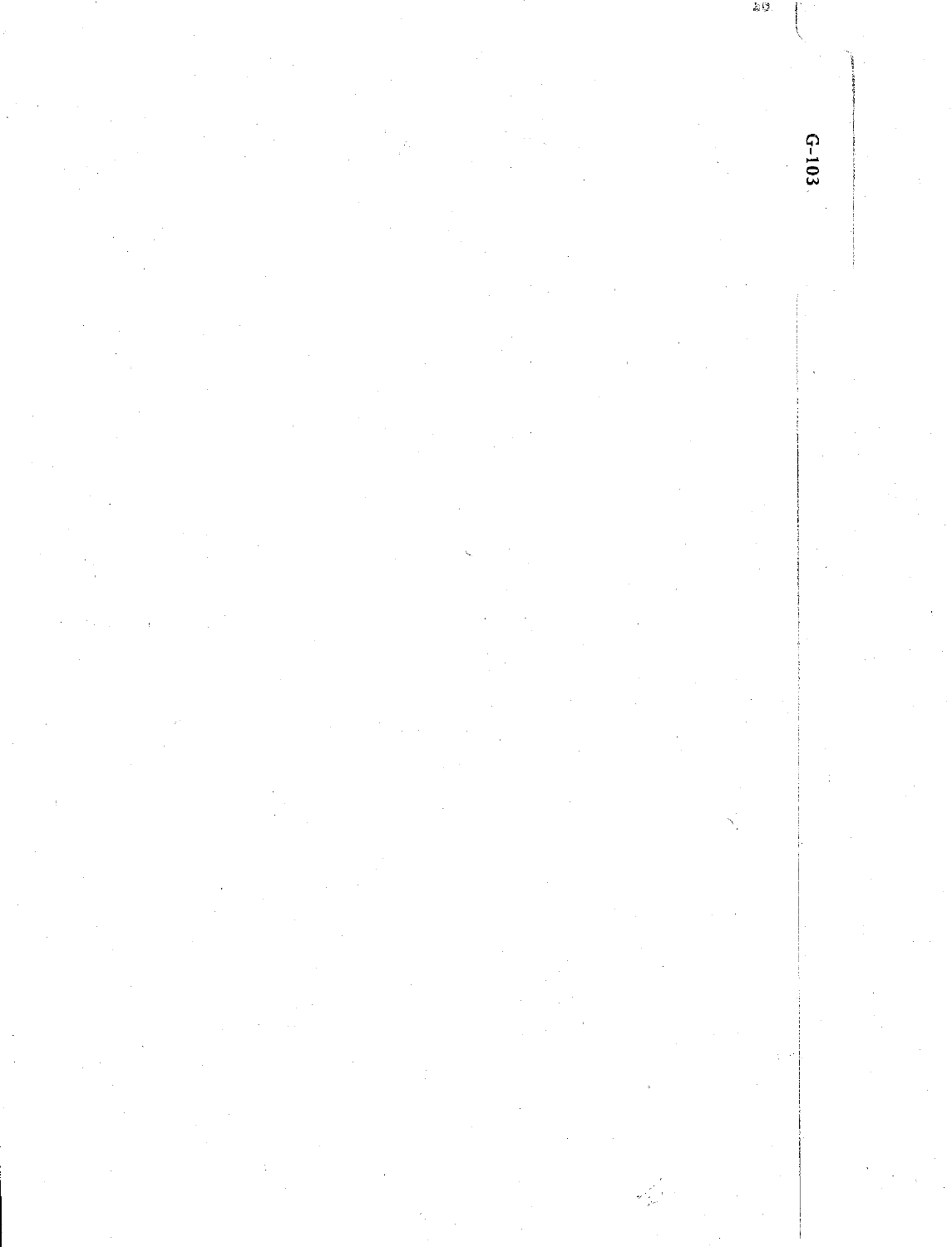| <b>FORM</b> | <b>SUBJECT/TITLE</b>  | <b>PAGES</b> | <b>DATE</b> | <b>RESTRICTION(S)</b> |
|-------------|-----------------------|--------------|-------------|-----------------------|
| Draft       | G-103 Executive Order | 4            | N.D.        | P1/b1; P5;            |
|             |                       |              |             |                       |

### **This marker identifies the original location of the withdrawn item listed above. For a complete list of items withdrawn from this folder, see the Withdrawal/Redaction Sheet at the front of the folder.**

**COLLECTION:**  Homeland Security Council **SERIES:**  Taylor, Meghan - Confidential Files **FOLDER TITLE:**  Binder - Presidential Emergency Action Documents [31 FRC ID: 39202 **OANum.:**  CF0748 **NARA Num.: 818 FOIA IDs** and Segments: 2015-0067-F **RESTRICTION CODES**  Presidential Records Act - (44 U.S.C. 2204(a)) P1 National Security Classified Information  $[(a)(1)$  of the PRA] P2 Relating to the appointment to Federal office  $[(a)(2)$  of the PRA] P3 Release would violate a Federal statute [(a)(3) of the PRA] P4 Release would disclose trade secrets or confidential commercial or financial information ((a)(4) of the PRA) PS Release would disclose confidential advise between the President and his advisors, or between such advisors (a)(S) of the PRA) P6 Release would constitute a clearly unwarranted invasion of personal privacy  $[(a)(6)$  of the PRA] Freedom of Information Act - (S U.S.C. 552(b)) b(l) National security classified information ((b)(l) of the FOIA) b(2) Release would disclose internal personnel rules and practices of an agency [(b)(2) of the FOIA] b(3) Release would violate a Federal statute  $[(b)(3)$  of the FOIA] b(4) Release would disclose trade secrets or confidential or financial information  $[(b)(4)$  of the FOIA] b(6) Release would constitute a clearly unwarranted invasion of personal privacy [(b)(6) of the FOIA) b(7) Release would disclose information compiled for law enforcement

PRM. Personal record misfile defined in accordance with 44 U.S.C. 2201(3).

Deed of Gift Restrictions

- A. Closed by Executive Order 13S26 governing access to national security information.
- B. Closed by statute or by the agency which originated the document.
- C. Closed in accordance with restrictions contained in donor's deed of gift.
- purposes l(b)(7) of the FOIA]
- b(8) Release would disclose information concerning the regulation of financial institutions  $[(b)(8)$  of the FOIA]
- b(9) Release would disclose geological or geophysical information concerning wells [(b)(9) of the FOIA]

600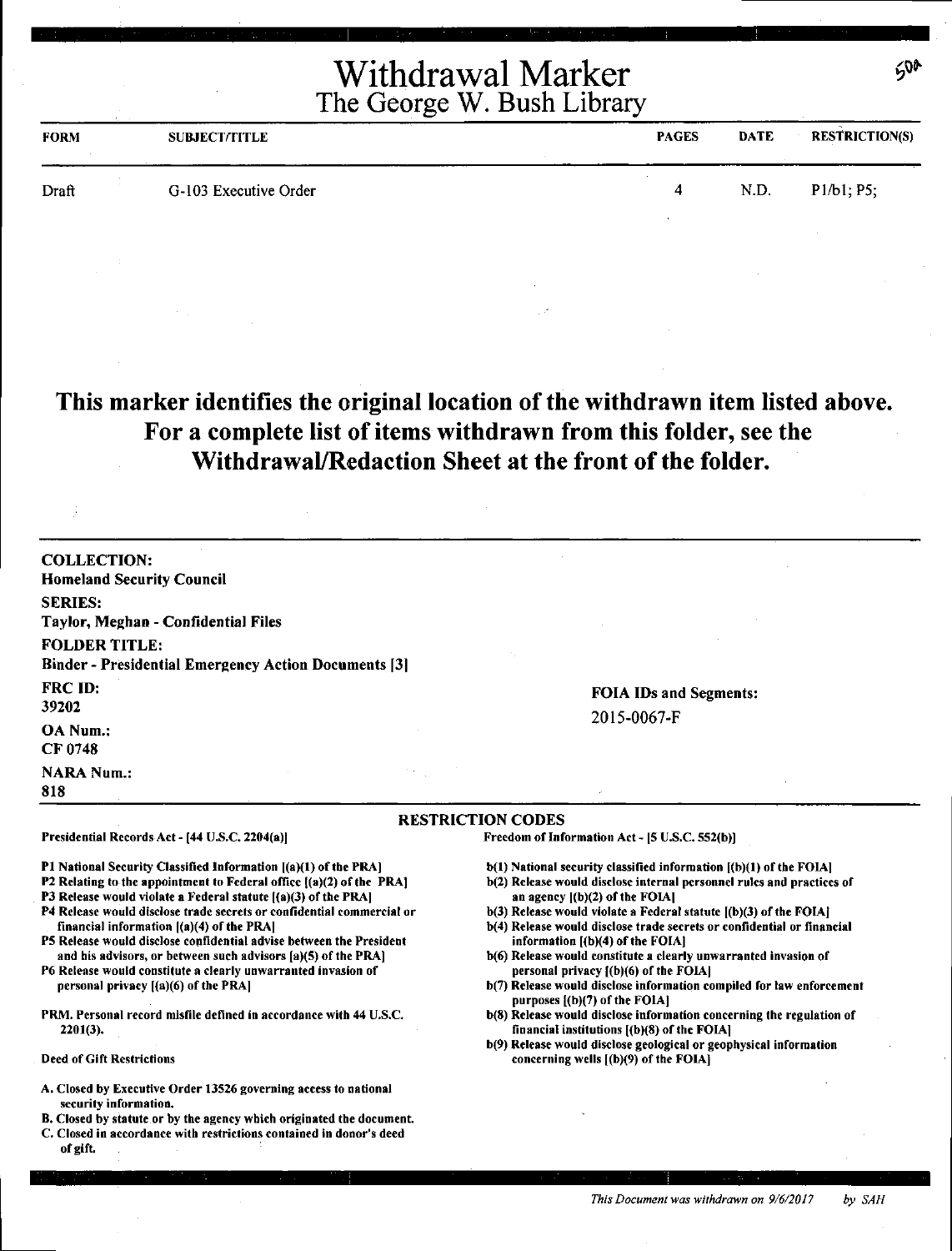| <b>FORM</b> | <b>SUBJECT/TITLE</b> | -- | <b>PAGES</b> | <b>DATE</b> | <b>RESTRICTION(S)</b> |
|-------------|----------------------|----|--------------|-------------|-----------------------|
| Draft       | G-103 Comments       |    | ∼            | N.D.        | P1/b1, P5;            |

### **This marker identifies the original location of the withdrawn item listed above. For a complete list of items withdrawn from this folder, see the Withdrawal/Redaction Sheet at the front of the folder.**

COLLECTION: Homeland Security Council SERIES: Taylor, Meghan - Confidential Files FOLDER TITLE: Binder - Presidential Emergency Action Documents [31 FRCID: 39202 OA Num.: CF 0748 **NARA Num.:** 818 FOIA IDs and Segments: 2015-0067-F RESTRICTION CODES Presidential Records Act - (44 U.S.C. 2204(a)I Freedom of Information Act - [5 U.S.C. 5S2(b)J

Pl National Security Classified Information ((a)(l) of the PRA)

- P2 Relating to the appointment to Federal office ((a)(2) of the PRAJ
- P3 Release would violate a Federal statute [(a)(3) of the PRA]
- P4 Release would disclose trade secrets or confidential commercial or financial information ((a)(4) of the PRAJ
- P5 Release would disclose confidential advise between the President and his advisors, or between such advisors [a)(S) of the PRA)
- P6 Release would constitute a clearly unwarranted invasion of personal privacy ((a)(6) of the PRA)
- PRM. Personal record misfile defined in accordance with 44 U.S.C. 2201(3).

Deed of Gift Restrictions

- A. Closed by Executive Order 13526 governing access to national security information.
- B. Closed by statute or by the agency which originated the document.
- C. Closed in accordance with restrictions contained in donor's deed of gift.

b(l) National security classified information ((b)(l) of the FOIA)

- b(2) Release would disclose internal personnel rules and practices of an agency [(b)(2) of the FOIAJ
- $b(3)$  Release would violate a Federal statute  $(6)(3)$  of the FOIA]
- b(4) Release would disclose trade secrets or confidential or financial information [(b)(4) of the FOIA)
- b(6) Release would constitute a clearly unwarranted invasion of personal privacy ((b)(6) of the FOIAJ
- b(7) Release would disclose information compiled for law enforcement purposes ((b)(7) of the FOIA]
- b(8) Release would disclose information concerning the regulation of financial institutions ((b)(8) of the FOIA)
- b(9) Release would disclose geological or geophysical information concerning wells ((b)(9) of the FOIA)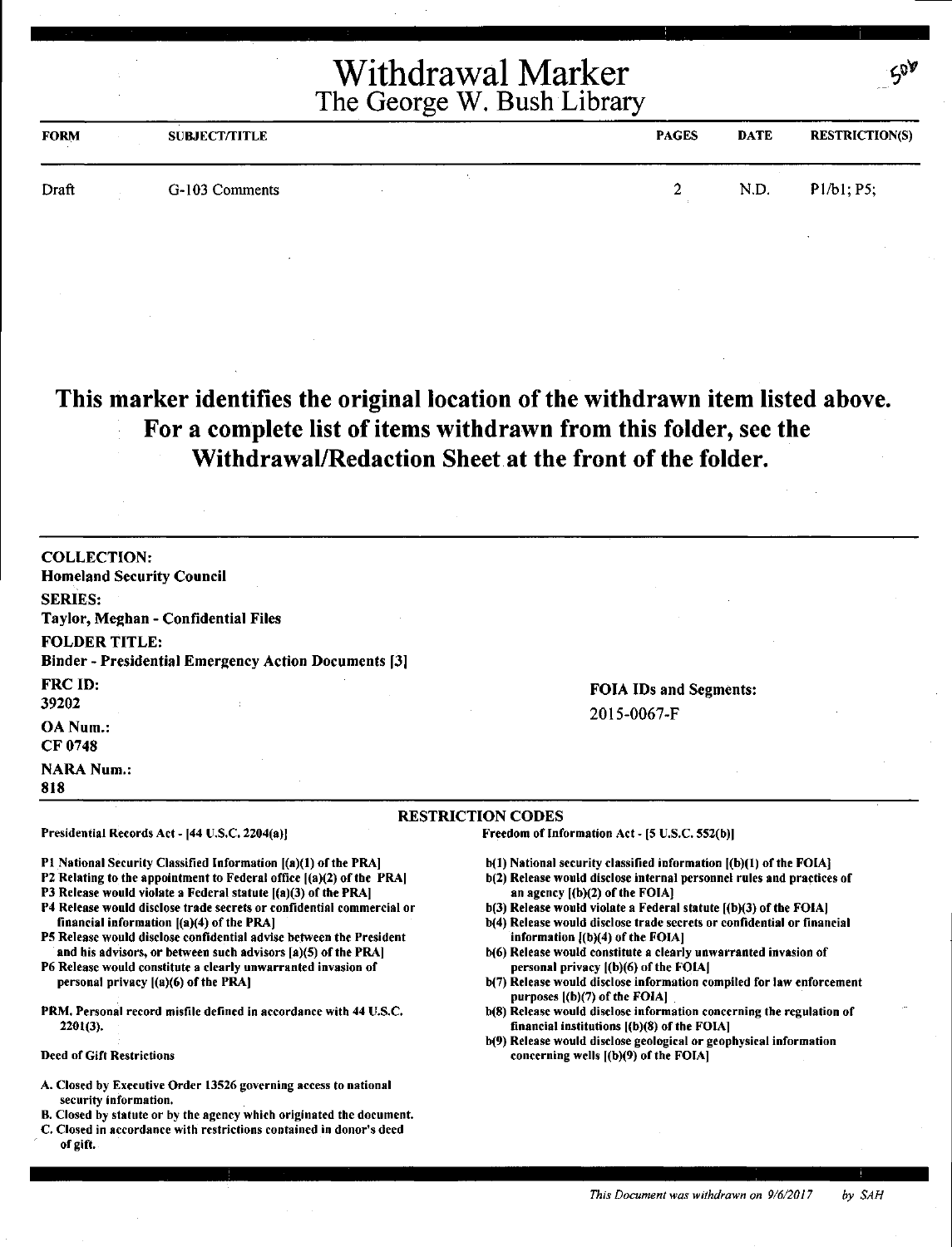$51$  $G-201$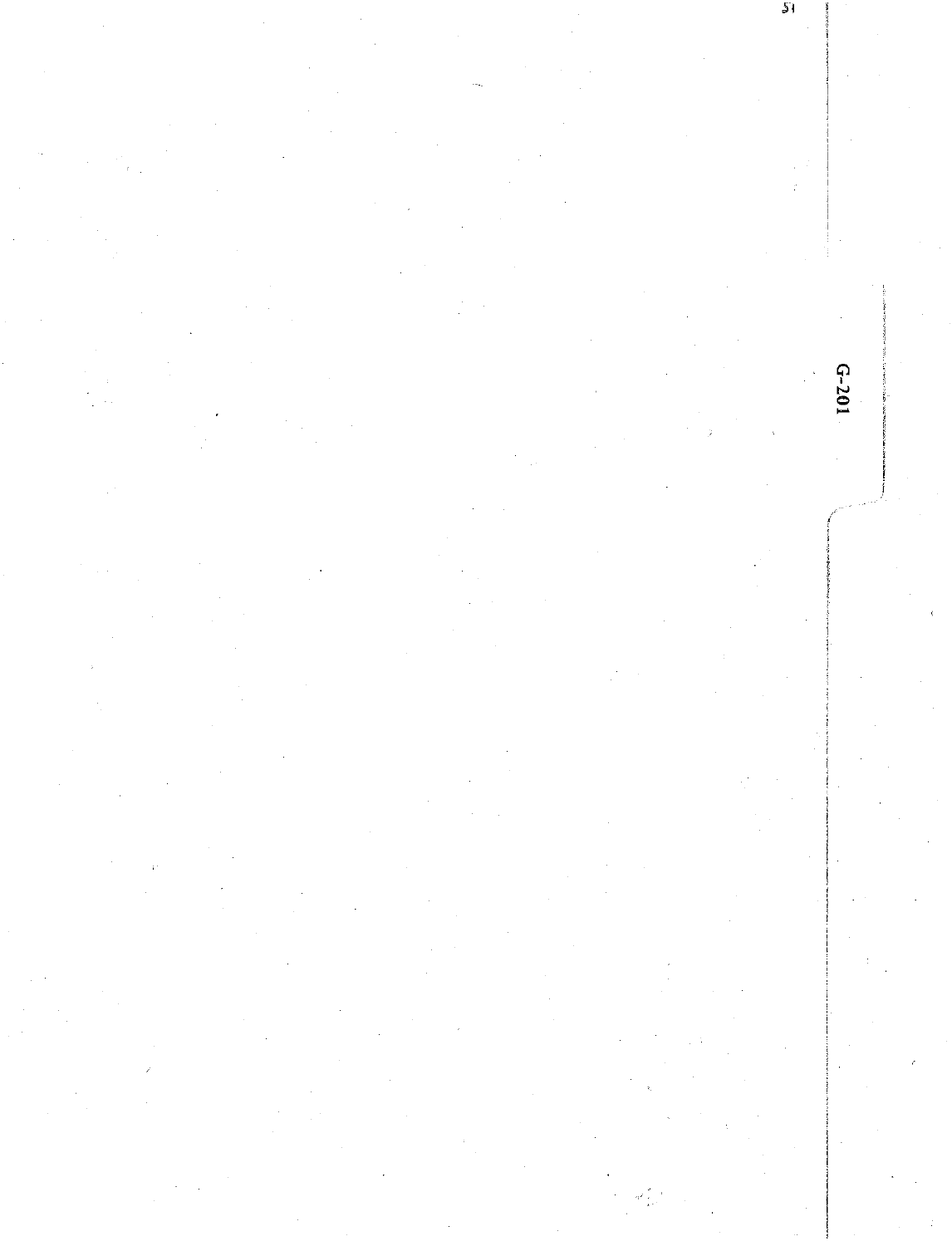|       | <b>Withdrawal Marker</b><br>The George W. Bush Library |  |              |             |                       |
|-------|--------------------------------------------------------|--|--------------|-------------|-----------------------|
| FORM  | <b>SUBJECT/TITLE</b>                                   |  | <b>PAGES</b> | <b>DATE</b> | <b>RESTRICTION(S)</b> |
| Draft | G-201 Summary                                          |  |              | N.D.        | P1/b1; P5;            |

#### **This marker identifies the original location of the withdrawn item listed above. For a complete list of items withdrawn from this folder, see the Withdrawal/Redaction Sheet at the front of the folder.**

COLLECTION: Homeland Security Council SERIES: Taylor, Meghan - Confidential Files FOLDER TITLE: Binder - Presidential Emergency Action Documents [31 FRCID: 39202 OANum.: CF0748 **NARA Num.:** 818 FOIA IDs and Segments: 2015-0067-F RESTRICTION CODES Presidential Records Act - [44 U.S.C. 2204(a)) Pl National Security Classified Information ((a)(l) of the PRAJ P2 Relating to the appointment to Federal office [(a)(2) of the PRA] P3 Release would violate a Federal statute [(a)(3) of the PRA] P4 Release would disclose trade secrets or confidential commercial or financial information ((a)(4) of the PRAI PS Release would disclose confidential advise between the President Freedom of Information Act - [5 U.S.C. 552(b)] b(l) National security classified information ((b)(l) of the FOIAJ b(2) Release would disclose internal personnel rules and practices of an agency  $[(b)(2)$  of the FOIA $]$ b(3) Release would violate a Federal statute [(b)(3) of the FOIA] b(4) Release would disclose trade secrets or confidential or financial information [(b)(4) of the FOlA)

and his advisors, or between such advisors (a)(S) of the PRAJ P6 Release would constitute a clearly unwarranted invasion of

personal privacy ((a)(6) of the PRA)

PRM. Personal record misfile defined in accordance with 44 U.S.C. 2201(3).

#### Deed of Gift Restrictions

- A. Closed by Executive Order 13S26 governing access to national security information.
- B. Closed by statute or by the agency which originated the document.
- C. Closed in accordance with restrictions contained in donor's deed of gift.
- 
- b(6) Release would constitute a clearly unwarranted invasion of personal privacy ((b)(6) of the FOIA]
- b(7) Release would disclose information compiled for law enforcement purposes ((b)(7) of the FOIA]
- b(S) Release would disclose information concerning the regulation of financial institutions ((b)(S) of the FOIA)
- b(9) Release would disclose geological or geophysical information concerning wells f(b)(9) of the FOlA)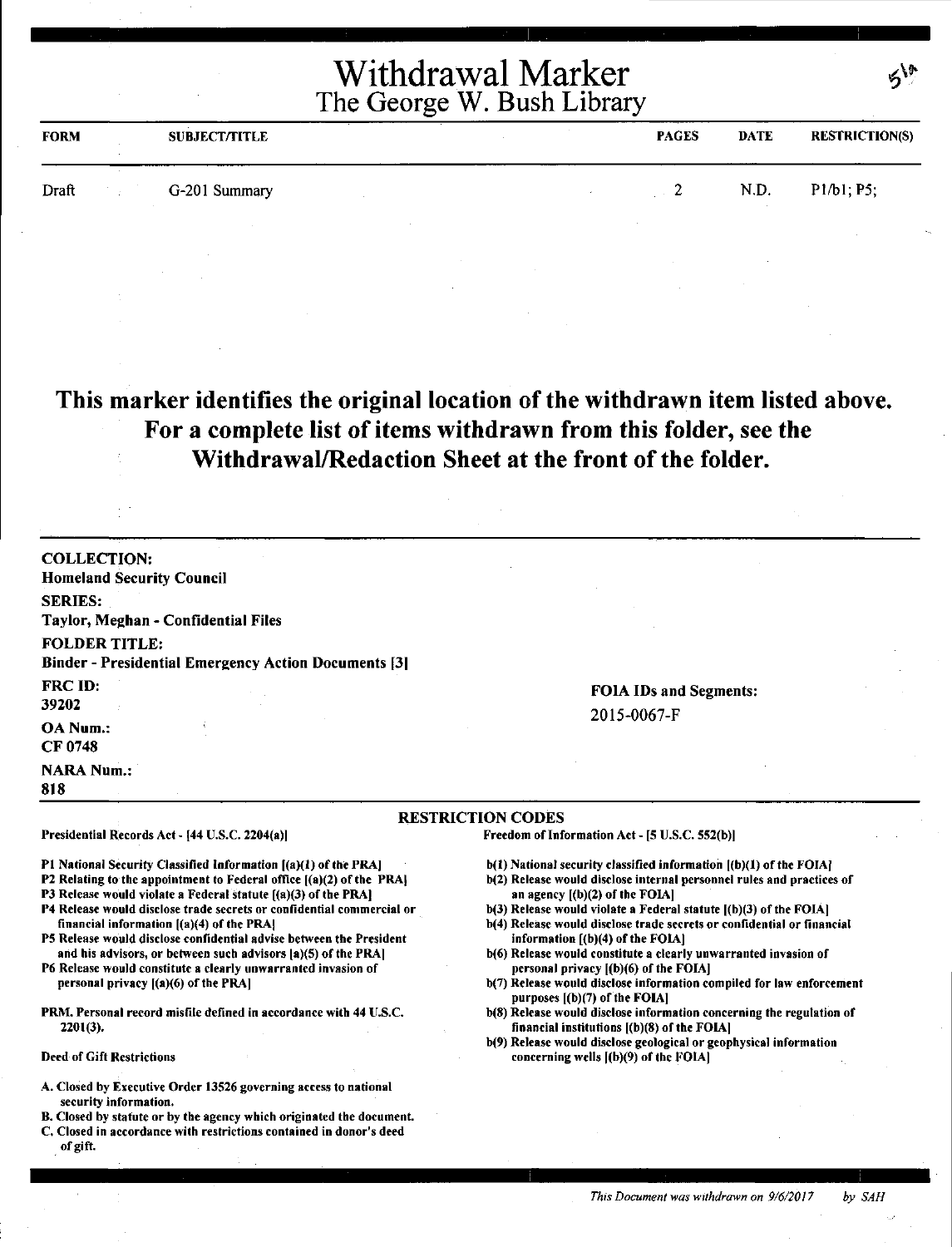| <b>FORM</b> | <b>SUBJECT/TITLE</b>  | <b>PAGES</b> | <b>DATE</b> | <b>RESTRICTION(S)</b> |
|-------------|-----------------------|--------------|-------------|-----------------------|
| Draft       | G-201 Executive Order |              | N.D.        | $P1/bi$ ; $P5$ ;      |

#### **This marker identifies the original location of the withdrawn item listed above. For a complete list of items withdrawn from this folder, see the Withdrawal/Redaction Sheet at the front of the folder.**

COLLECTION: Homeland Security Council SERIES: Taylor, Meghan - Confidential Files FOLDER TITLE: Binder - Presidential Emergency Action Documents [31 FRC ID: 39202 OA Num.: CF 0748 **NARA Num.:** 818 FOIA IDs and Segments: 2015-0067-F RESTRICTION CODES Presidential Records Act - [44 U.S.C. 2204(a)] Pt National Security Classified Information [(a)(l) of the PRA] P2 Relating to the appointment to Federal office  $[(a)(2)$  of the PRA] P3 Release would violate a Federal statute [(a)(3) of the PRA] P4 Release would disclose trade secrets or confidential commercial or financial information ((a)(4) of the PRAI PS Release would disclose confidential advise between the President and his advisors, or between such advisors (a)(S) of the PRA] P6 Release would constitute a clearly unwarranted invasion of personal privacy l(a)(6) of the PRA) PRM. Personal record misfile defined in accordance with 44 U.S.C. Freedom of Information Act - JS U.S.C. 552(b)J  $b(1)$  National security classified information  $[(b)(1)$  of the FOIA) b(2) Release would disclose internal personnel rules and practices of an agency [(b)(2) of the FOJA[ b(3) Release would violate a Federal statute ((b)(3) of the FOIAJ b(4) Release would disclose trade secrets or confidential or financial information f(b)(4) of the FOIAJ b(6) Release would constitute a clearly unwarranted invasion of persona! privacy [(b)(6) of the FOIAJ b(7) Release would disclose information compiled for law enforcement purposes  $[(b)(7)$  of the FOIA]

2201(3).

of gift.

Deed of Gift Restrictions

security information.

A. Closed by Executive Order 13526 governing access to national

8. Closed by statute or by the agency which originated the document. C. Closed in accordance with restrictions contained in donor's deed

- b(S) Release would disclose information concerning the regulation of financial institutions ((b)(8) of the FOIA]
	- b(9) Release would disclose geological or geophysical information concerning wells [(b)(9) of the FOIA]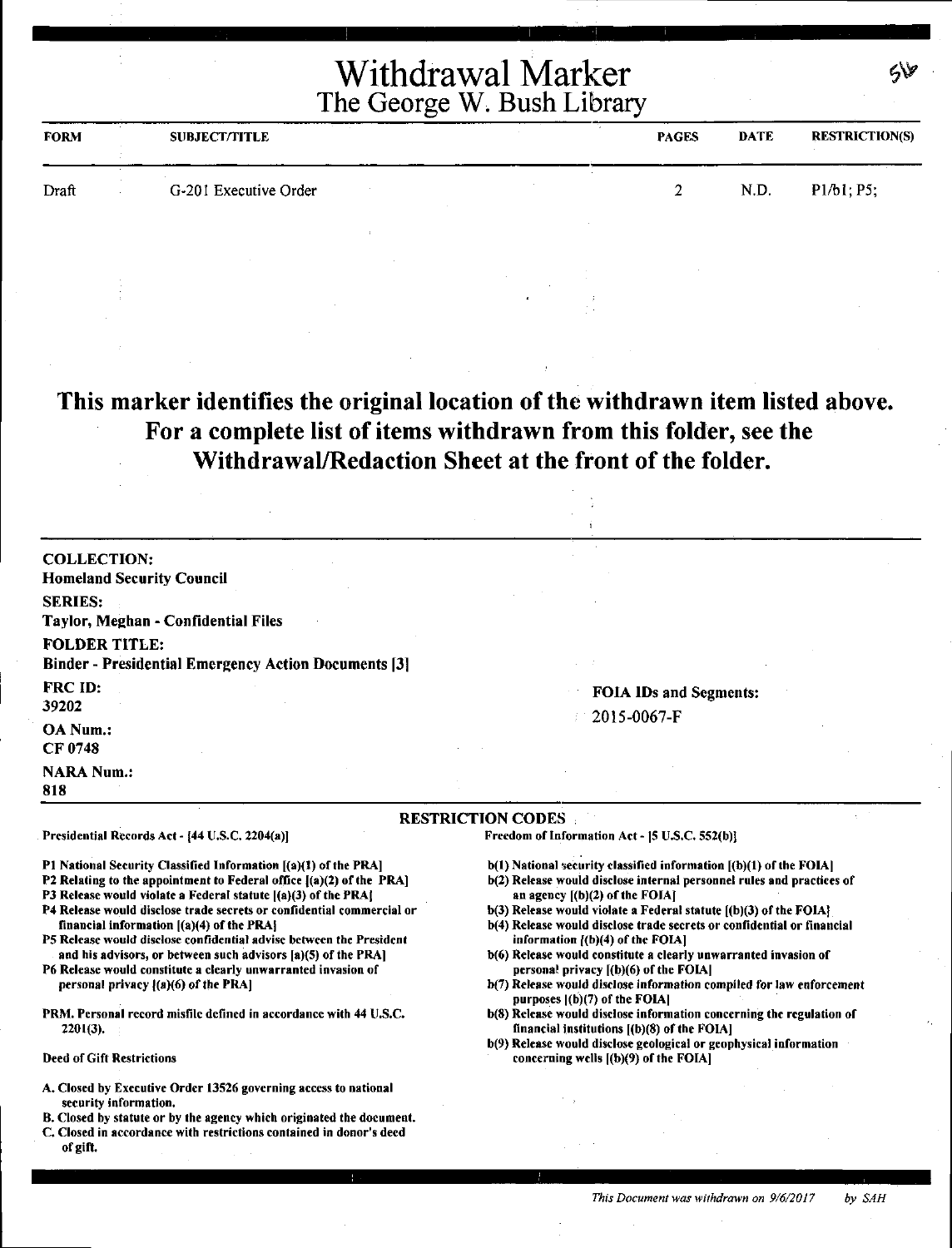| <b>Withdrawal Marker</b><br>The George W. Bush Library |                      |  |              |             |                       |  |  |
|--------------------------------------------------------|----------------------|--|--------------|-------------|-----------------------|--|--|
| <b>FORM</b>                                            | <b>SUBJECT/TITLE</b> |  | <b>PAGES</b> | <b>DATE</b> | <b>RESTRICTION(S)</b> |  |  |
| Draft                                                  | G-201 Comments       |  |              | N.D.        | P1/b1: P5:            |  |  |

## **This marker identifies the original location of the withdrawn item listed above. For a complete list of items withdrawn from this folder, see the Withdrawal/Redaction Sheet at the front of the folder.**

| <b>COLLECTION:</b><br><b>Homeland Security Council</b>                                                                                                                                                                                                                               |                                                                                                                                                                                                                                                              |
|--------------------------------------------------------------------------------------------------------------------------------------------------------------------------------------------------------------------------------------------------------------------------------------|--------------------------------------------------------------------------------------------------------------------------------------------------------------------------------------------------------------------------------------------------------------|
| <b>SERIES:</b>                                                                                                                                                                                                                                                                       |                                                                                                                                                                                                                                                              |
| Taylor, Meghan - Confidential Files                                                                                                                                                                                                                                                  |                                                                                                                                                                                                                                                              |
| <b>FOLDER TITLE:</b><br><b>Binder - Presidential Emergency Action Documents [3]</b>                                                                                                                                                                                                  |                                                                                                                                                                                                                                                              |
| <b>FRC ID:</b>                                                                                                                                                                                                                                                                       | <b>FOIA IDs and Segments:</b>                                                                                                                                                                                                                                |
| 39202                                                                                                                                                                                                                                                                                | 2015-0067-F                                                                                                                                                                                                                                                  |
| <b>OA Num.:</b><br>CF 0748                                                                                                                                                                                                                                                           |                                                                                                                                                                                                                                                              |
| <b>NARA Num.:</b><br>818                                                                                                                                                                                                                                                             |                                                                                                                                                                                                                                                              |
|                                                                                                                                                                                                                                                                                      | <b>RESTRICTION CODES</b>                                                                                                                                                                                                                                     |
| Presidential Records Act - [44 U.S.C. 2204(a)]                                                                                                                                                                                                                                       | Freedom of Information Act - [5 U.S.C. 552(b)]                                                                                                                                                                                                               |
| P1 National Security Classified Information [(a)(1) of the PRA]<br>P2 Relating to the appointment to Federal office $[(a)(2)$ of the PRA]<br>P3 Release would violate a Federal statute ((a)(3) of the PRA]<br>P4 Release would disclose trade secrets or confidential commercial or | $b(1)$ National security classified information $[(b)(1)$ of the FOIA]<br>b(2) Release would disclose internal personnel rules and practices of<br>an agency $[(b)(2)$ of the FOIA]<br>$b(3)$ Release would violate a Federal statute $[(b)(3)$ of the FOIA] |
| financial information [(a)(4) of the PRA]                                                                                                                                                                                                                                            | b(4) Release would disclose trade secrets or confidential or financial                                                                                                                                                                                       |
| P5 Release would disclose confidential advise between the President                                                                                                                                                                                                                  | information $[(b)(4)$ of the FOIA]                                                                                                                                                                                                                           |
| and his advisors, or between such advisors [a](5) of the PRA]<br>P6 Release would constitute a clearly unwarranted invasion of                                                                                                                                                       | b(6) Release would constitute a clearly unwarranted invasion of<br>personal privacy ((b)(6) of the FOIA]                                                                                                                                                     |
| personal privacy $[(a)(6)$ of the PRA $]$                                                                                                                                                                                                                                            | b(7) Release would disclose information compiled for law enforcement<br>purposes [(b)(7) of the FOIA]                                                                                                                                                        |
| PRM. Personal record misfile defined in accordance with 44 U.S.C.                                                                                                                                                                                                                    | b(8) Release would disclose information concerning the regulation of                                                                                                                                                                                         |

- b(8) Release would disclose information concerning the regulation of financial institutions ((b)(8) of the FOIAJ
	- b(9) Release would disclose geological or geophysical information concerning wells ((b)(9) of the FOIAI
- A. Closed by Executive Order 13526 governing access to national security information.

2201(3).

Deed of Gift Restrictions

- B. Closed by statute or by the agency which originated the document.
- C. Closed in accordance with restrictions contained in donor's deed of gift.

*This Document was withdrawn on 9/612017 by SAH*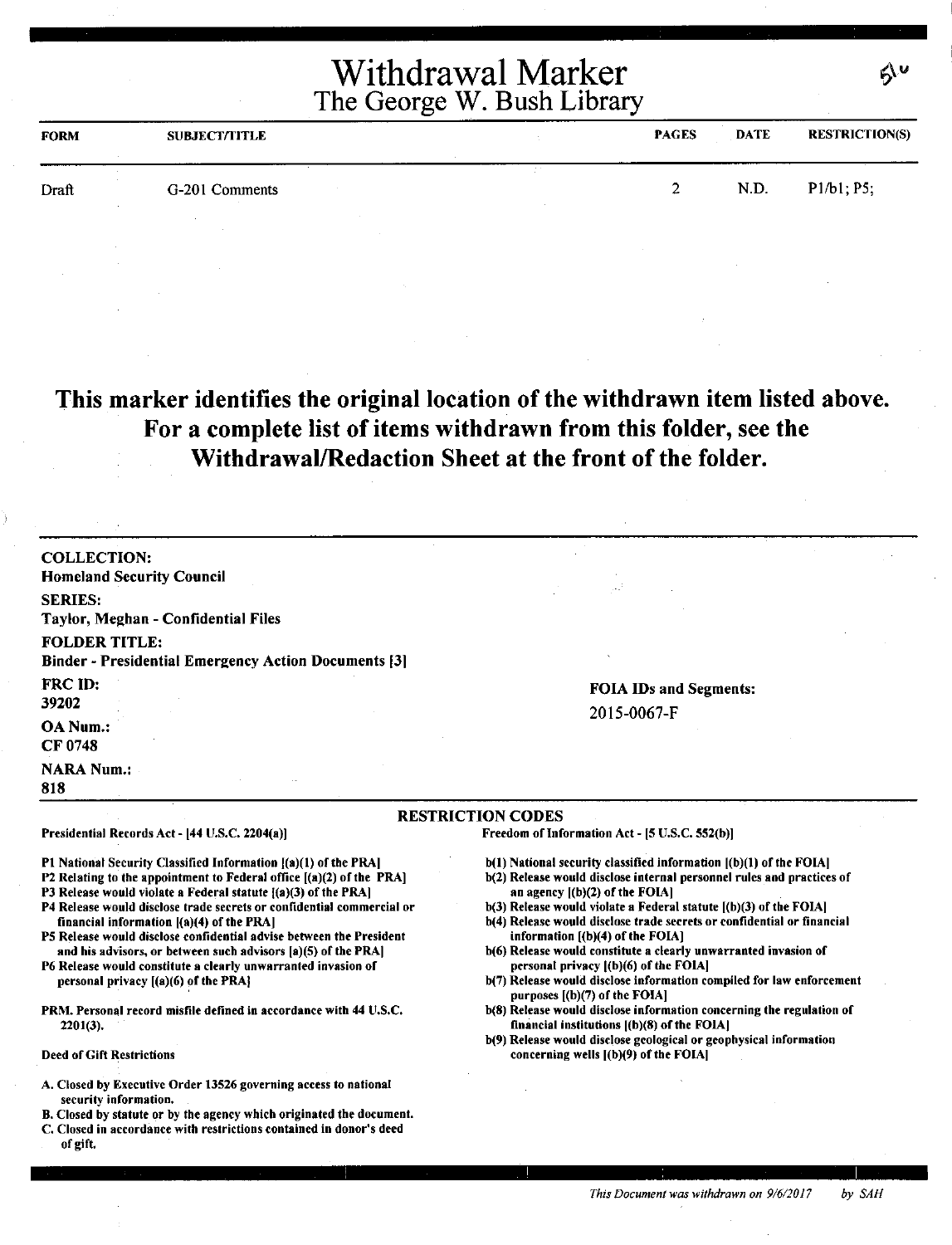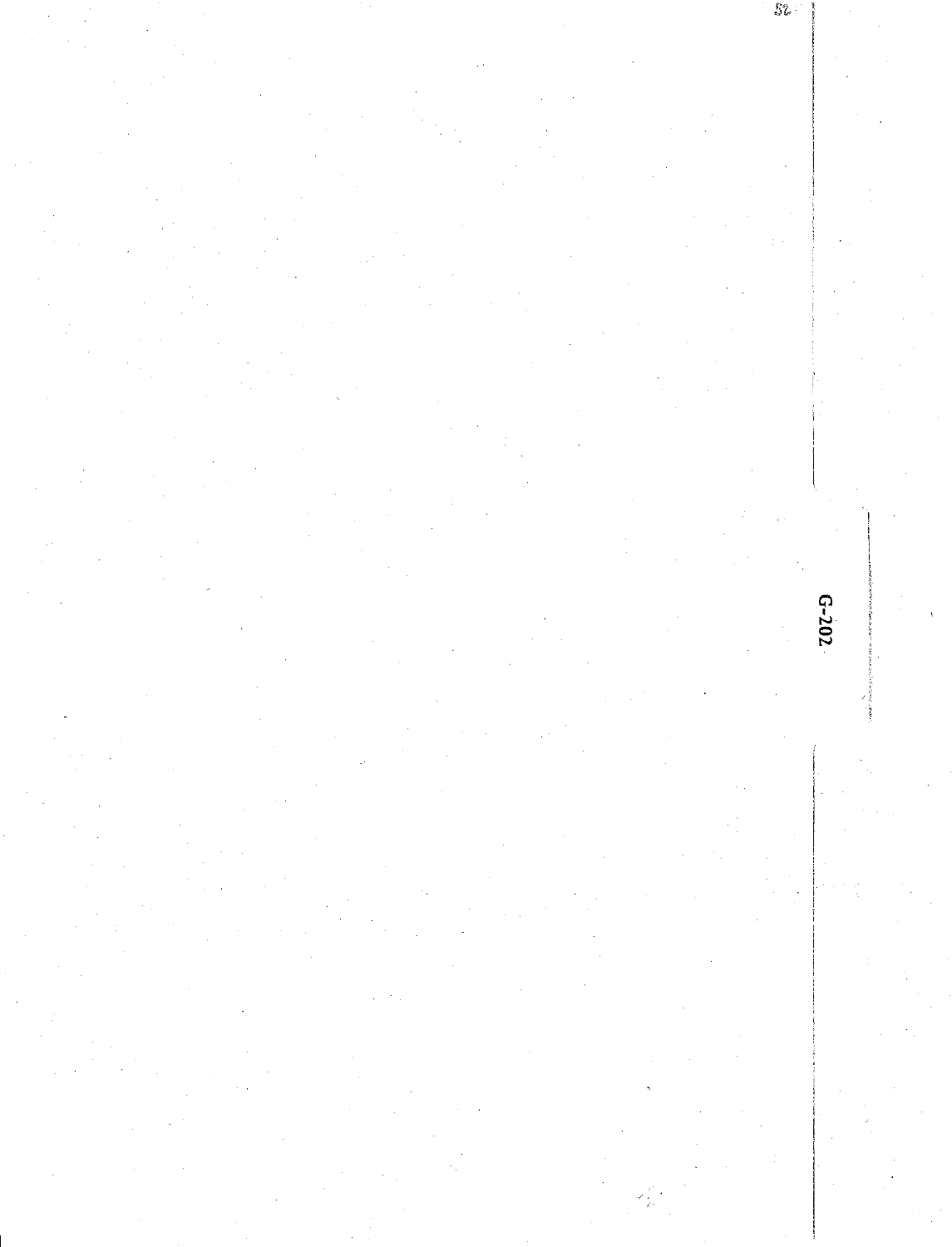| <b>FORM</b> | <b>SUBJECT/TITLE</b> | <b>PAGES</b> | <b>DATE</b> | <b>RESTRICTION(S)</b> |
|-------------|----------------------|--------------|-------------|-----------------------|
| Draft       | G-202 Summary        |              | N.D.        | P1/b1; P5;            |

#### **This marker identifies the original location of the withdrawn item listed above. For a complete list of items withdrawn from this folder, see the Withdrawal/Redaction Sheet at the front of the folder.**

COLLECTION: Homeland Security Council SERIES: Taylor, Meghan - Confidential Files FOLDER TITLE: Binder - Presidential Emergency Action Documents [3] FRC ID: 39202 OA Num.: CF 0748 **NARA Num.:** 818 FOIA IDs and Segments: 2015-0067-F RESTRICTION CODES Presidential Records Act - [44 U.S.C. 2204(a)] Pl National Security Classified Information ((a)(I) of the PRAJ P2 Relating to the appointment to Federal office ((a)(2) of the PRAI P3 Release would violate a Federal statute [(a)(3) of the PRA] P4 Release would disclose trade secrets or confidential commercial or financial information ((a)(4) of the PRAJ PS Release would disclose confidential advise between the President and his advisors, or between such advisors (a)(S) of the PRA) P6 Release would constitute a clearly unwarranted invasion of personal privacy [(a)(6) of the PRA) PRM. Personal record misfile defined in accordance with 44 U.S.C. 2201(3). Freedom of Information Act - (5 U.S.C. S52(b)] b(1) National security classified information  $[(b)(1)$  of the FOIA b(2) Release would disclose internal personnel rules and practices of an agency  $[(b)(2)$  of the FOIA] b(3) Release would violate a Federal statute ((b)(3) of the FOIA) b(4) Release would disclose trade secrets or confidential or financial information  $[(b)(4)$  of the FOIA] b(6) Release would constitute a clearly unwarranted invasion of personal privacy ((b)(6) of the FOIA) b(7) Release would disclose information compiled for law enforcement purposes  $[(b)(7)$  of the FOIA] b(8) Release would disclose information concerning the regulation of financial institutions ((b)(S) of the FOIA)

Deed of Gift Restrictions

- A. Closed by Executive Order 13526 governing access to national security information.
- B. Closed by statute or by the agency which originated the document.
- C. Closed in accordance with restrictions contained in donor's deed of gift.
- b(9) Release would disclose geological or geophysical information concerning wells ((b)(9) of the FOIA)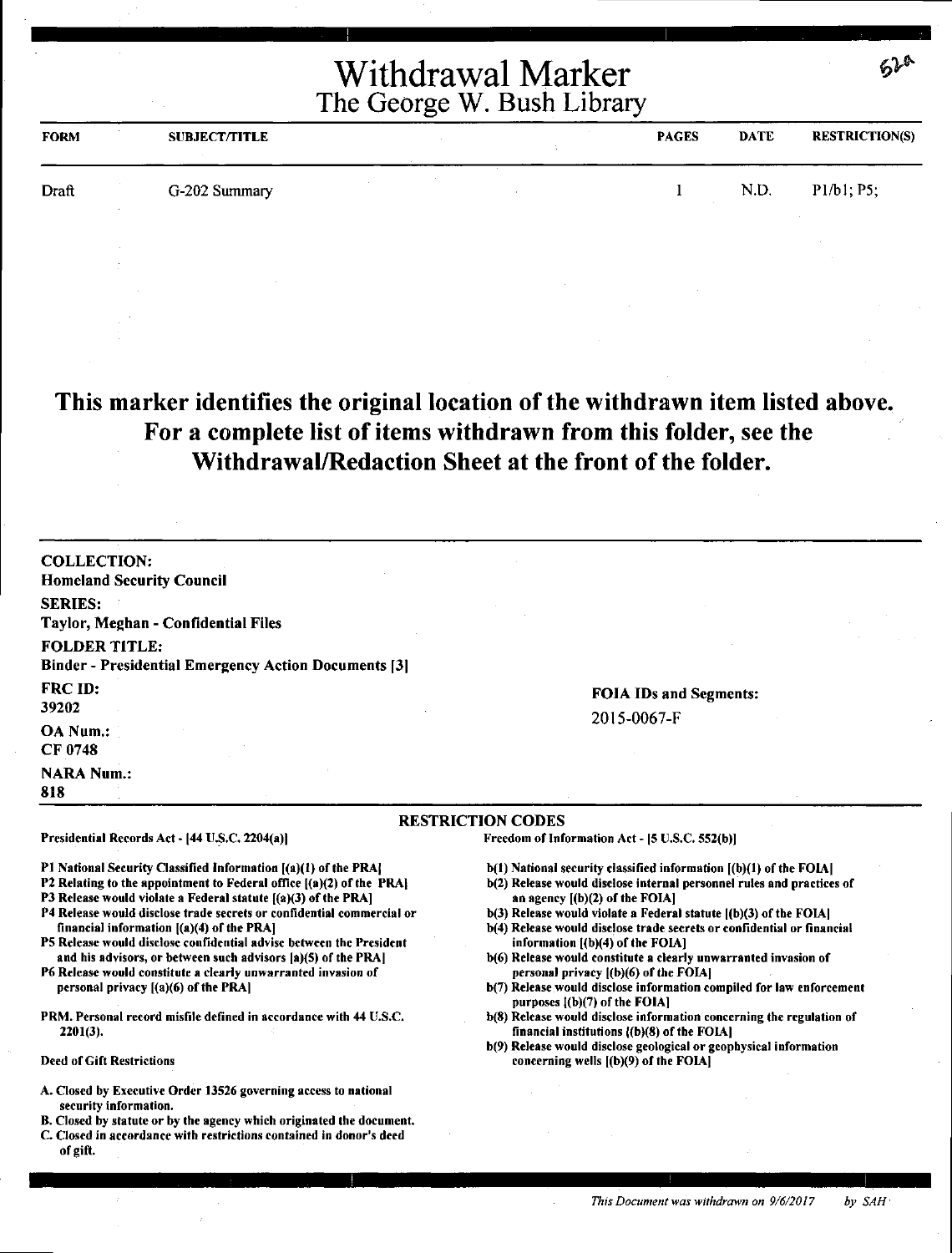| <b>FORM</b> | <b>SUBJECT/TITLE</b>  | <b>PAGES</b>   | <b>DATE</b> | <b>RESTRICTION(S)</b> |
|-------------|-----------------------|----------------|-------------|-----------------------|
| Draft       | G-202 Executive Order | $\overline{2}$ | N.D.        | P1/b1, P5;            |

# **This marker identifies the original location of the withdrawn item listed above. For a complete list of items withdrawn from this folder, see the Withdrawal/Redaction Sheet at the front of the folder.**

| <b>COLLECTION:</b><br><b>Homeland Security Council</b>                                                                                                                                                                                                                                                                                                                                                                                                                                                                                                                                                                                                                     |                                                                                                                                                                                                                                                                                                                                                                                                                                                                                                                                                                                                                                                                                                                                                                                                      |
|----------------------------------------------------------------------------------------------------------------------------------------------------------------------------------------------------------------------------------------------------------------------------------------------------------------------------------------------------------------------------------------------------------------------------------------------------------------------------------------------------------------------------------------------------------------------------------------------------------------------------------------------------------------------------|------------------------------------------------------------------------------------------------------------------------------------------------------------------------------------------------------------------------------------------------------------------------------------------------------------------------------------------------------------------------------------------------------------------------------------------------------------------------------------------------------------------------------------------------------------------------------------------------------------------------------------------------------------------------------------------------------------------------------------------------------------------------------------------------------|
| <b>SERIES:</b>                                                                                                                                                                                                                                                                                                                                                                                                                                                                                                                                                                                                                                                             |                                                                                                                                                                                                                                                                                                                                                                                                                                                                                                                                                                                                                                                                                                                                                                                                      |
| Taylor, Meghan - Confidential Files                                                                                                                                                                                                                                                                                                                                                                                                                                                                                                                                                                                                                                        |                                                                                                                                                                                                                                                                                                                                                                                                                                                                                                                                                                                                                                                                                                                                                                                                      |
| <b>FOLDER TITLE:</b>                                                                                                                                                                                                                                                                                                                                                                                                                                                                                                                                                                                                                                                       |                                                                                                                                                                                                                                                                                                                                                                                                                                                                                                                                                                                                                                                                                                                                                                                                      |
| <b>Binder - Presidential Emergency Action Documents [3]</b>                                                                                                                                                                                                                                                                                                                                                                                                                                                                                                                                                                                                                |                                                                                                                                                                                                                                                                                                                                                                                                                                                                                                                                                                                                                                                                                                                                                                                                      |
| <b>FRC ID:</b>                                                                                                                                                                                                                                                                                                                                                                                                                                                                                                                                                                                                                                                             |                                                                                                                                                                                                                                                                                                                                                                                                                                                                                                                                                                                                                                                                                                                                                                                                      |
| 39202                                                                                                                                                                                                                                                                                                                                                                                                                                                                                                                                                                                                                                                                      | <b>FOIA IDs and Segments:</b>                                                                                                                                                                                                                                                                                                                                                                                                                                                                                                                                                                                                                                                                                                                                                                        |
| <b>OA Num.:</b>                                                                                                                                                                                                                                                                                                                                                                                                                                                                                                                                                                                                                                                            | 2015-0067-F                                                                                                                                                                                                                                                                                                                                                                                                                                                                                                                                                                                                                                                                                                                                                                                          |
| <b>CF 0748</b>                                                                                                                                                                                                                                                                                                                                                                                                                                                                                                                                                                                                                                                             |                                                                                                                                                                                                                                                                                                                                                                                                                                                                                                                                                                                                                                                                                                                                                                                                      |
| <b>NARA Num.:</b><br>818                                                                                                                                                                                                                                                                                                                                                                                                                                                                                                                                                                                                                                                   |                                                                                                                                                                                                                                                                                                                                                                                                                                                                                                                                                                                                                                                                                                                                                                                                      |
|                                                                                                                                                                                                                                                                                                                                                                                                                                                                                                                                                                                                                                                                            | <b>RESTRICTION CODES</b>                                                                                                                                                                                                                                                                                                                                                                                                                                                                                                                                                                                                                                                                                                                                                                             |
| Presidential Records Act - [44 U.S.C. 2204(a)]                                                                                                                                                                                                                                                                                                                                                                                                                                                                                                                                                                                                                             | Freedom of Information Act - [5 U.S.C. 552(b)]                                                                                                                                                                                                                                                                                                                                                                                                                                                                                                                                                                                                                                                                                                                                                       |
| P1 National Security Classified Information [(a)(1) of the PRA]<br>P2 Relating to the appointment to Federal office $[(a)(2)$ of the PRA]<br>P3 Release would violate a Federal statute [(a)(3) of the PRA]<br>P4 Release would disclose trade secrets or confidential commercial or<br>financial information $[(a)(4)$ of the PRA]<br>P5 Release would disclose confidential advise between the President<br>and his advisors, or between such advisors [a)(5) of the PRA]<br>P6 Release would constitute a clearly unwarranted invasion of<br>personal privacy $[(a)(6)$ of the PRA]<br>PRM, Personal record misfile defined in accordance with 44 U.S.C.<br>$2201(3)$ . | $b(1)$ National security classified information $(a)(1)$ of the FOIA]<br>b(2) Release would disclose internal personnel rules and practices of<br>an agency $[(b)(2)$ of the FOIA}<br>b(3) Release would violate a Federal statute [(b)(3) of the FOIA]<br>b(4) Release would disclose trade secrets or confidential or financial<br>information $[(b)(4)$ of the FOIA]<br>b(6) Release would constitute a clearly unwarranted invasion of<br>personal privacy $($ (b $)($ 6) of the FOIA $]$<br>b(7) Release would disclose information compiled for law enforcement<br>purposes $[(b)(7)$ of the FOIA]<br>b(8) Release would disclose information concerning the regulation of<br>financial institutions [(b)(8) of the FOIA]<br>b(9) Release would disclose geological or geophysical information |
| <b>Deed of Gift Restrictions</b>                                                                                                                                                                                                                                                                                                                                                                                                                                                                                                                                                                                                                                           | concerning wells $($ (b) $(9)$ of the FOIA $]$                                                                                                                                                                                                                                                                                                                                                                                                                                                                                                                                                                                                                                                                                                                                                       |
| A. Closed by Executive Order 13526 governing access to national<br>security information.<br>B. Closed by statute or by the agency which originated the document.<br>C. Closed in accordance with restrictions contained in donor's deed<br>of gift.                                                                                                                                                                                                                                                                                                                                                                                                                        |                                                                                                                                                                                                                                                                                                                                                                                                                                                                                                                                                                                                                                                                                                                                                                                                      |

 $640$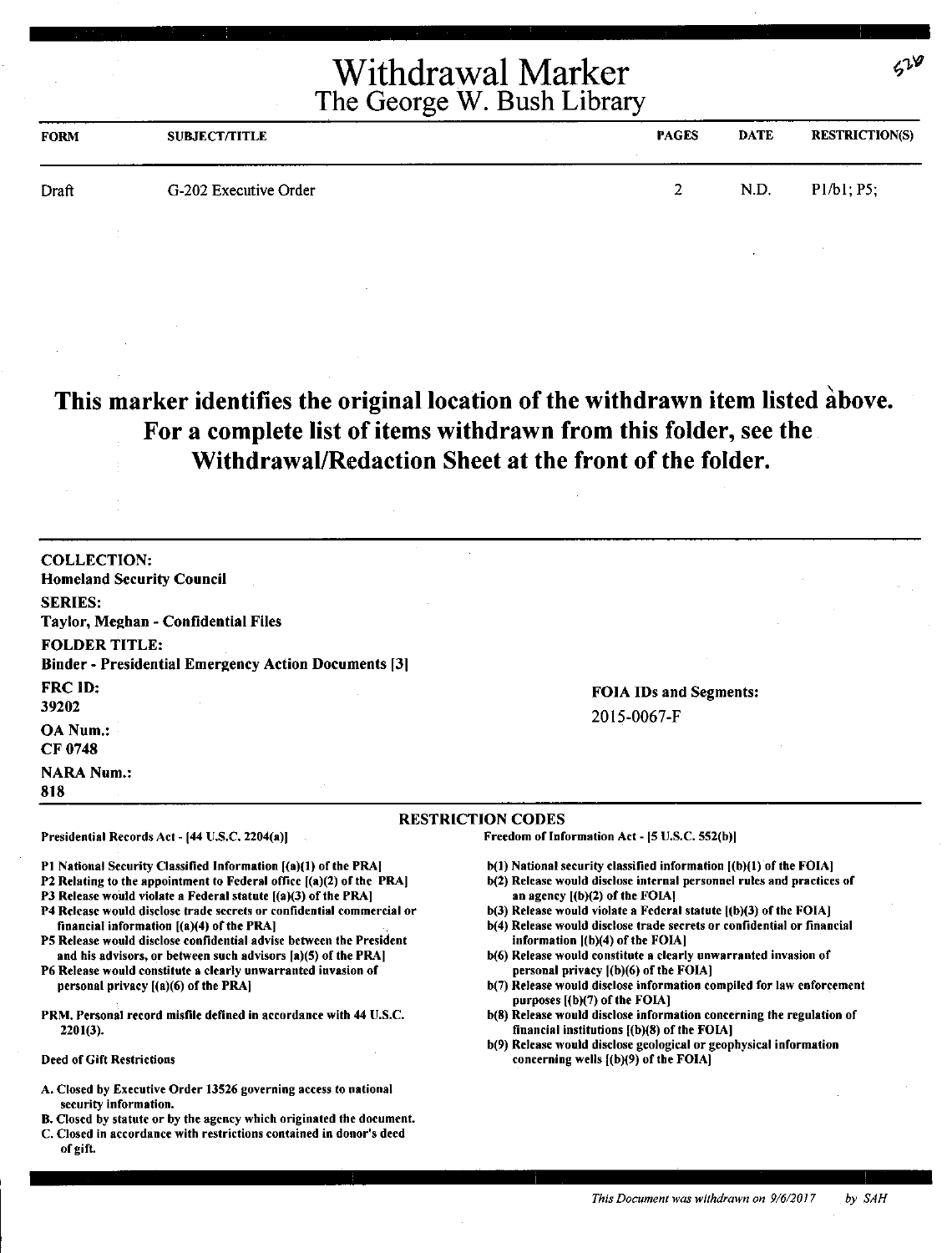| <b>FORM</b> | <b>SUBJECT/TITLE</b> | <b>PAGES</b> | <b>DATE</b> | <b>RESTRICTION(S)</b> |
|-------------|----------------------|--------------|-------------|-----------------------|
| Draft       | G-202 Comments       | 3            | N.D.        | P1/b1; P5;            |
|             |                      |              |             |                       |

**This marker identifies the original location of the withdrawn item listed above. For a complete list** of **items withdrawn from this folder, see the Withdrawal/Redaction Sheet at the front of the folder.** 

| <b>COLLECTION:</b><br><b>Homeland Security Council</b>                                                                                                                                                                                                                                    |                                                                                                                                                                                                                                                      |  |  |
|-------------------------------------------------------------------------------------------------------------------------------------------------------------------------------------------------------------------------------------------------------------------------------------------|------------------------------------------------------------------------------------------------------------------------------------------------------------------------------------------------------------------------------------------------------|--|--|
| <b>SERIES:</b><br>Taylor, Meghan - Confidential Files<br><b>FOLDER TITLE:</b><br><b>Binder - Presidential Emergency Action Documents</b> [3]                                                                                                                                              |                                                                                                                                                                                                                                                      |  |  |
| <b>FRC ID:</b><br>39202<br>OA Num.:<br>CF 0748<br><b>NARA Num.:</b>                                                                                                                                                                                                                       | <b>FOIA IDs and Segments:</b><br>2015-0067-F                                                                                                                                                                                                         |  |  |
| 818                                                                                                                                                                                                                                                                                       |                                                                                                                                                                                                                                                      |  |  |
|                                                                                                                                                                                                                                                                                           | <b>RESTRICTION CODES</b>                                                                                                                                                                                                                             |  |  |
| Presidential Records Act - [44 U.S.C. 2204(a)]                                                                                                                                                                                                                                            | Freedom of Information Act - [5 U.S.C. 552(b)]                                                                                                                                                                                                       |  |  |
| P1 National Security Classified Information [(a)(1) of the PRA]<br><b>P2 Relating to the appointment to Federal office {(a)(2) of the PRA]</b><br>P3 Release would violate a Federal statute ((a)(3) of the PRA]<br>P4 Release would disclose trade secrets or confidential commercial or | b(1) National security classified information [(b)(1) of the FOIA]<br>b(2) Release would disclose internal personnel rules and practices of<br>an agency $[(b)(2)$ of the FOIA]<br>b(3) Release would violate a Federal statute [(b)(3) of the FOIA] |  |  |

financial information  $|(a)(4)$  of the PRA] PS Release would disclose confidential advise between the President and his advisors, or between such advisors (a)(S) of the PRAJ

/

- P6 Release would constitute a clearly unwarranted invasion of personal privacy ((a)(6) of the PRA}
- PRM. Personal record misfile defined in accordance with 44 U.S.C. 2201(3).
- Deed of Gift Restrictions
- A. Closed by Executive Order 13526 governing access to national security information.
- B. Closed by statute or by the agency which originated the document.
- C. Closed in accordance with restrictions contained in donor's deed of gift.
- b(4) Release would disclose trade secrets or confidential or financial information  $[(b)(4)$  of the FOIA]
- b(6) Release would constitute a clearly unwarranted invasion of personal privacy [(b)(6) of the FOIA]
- b(7) Release would disclose information compiled for law enforcement purposes ((b)(7) of the FOIA]
- b(8) Release would disclose information concerning the regulation of financial institutions ((b)(8) of the FOIA)
- b(9) Release would disclose geological or geophysical information concerning wells [(b)(9) of the FOIA]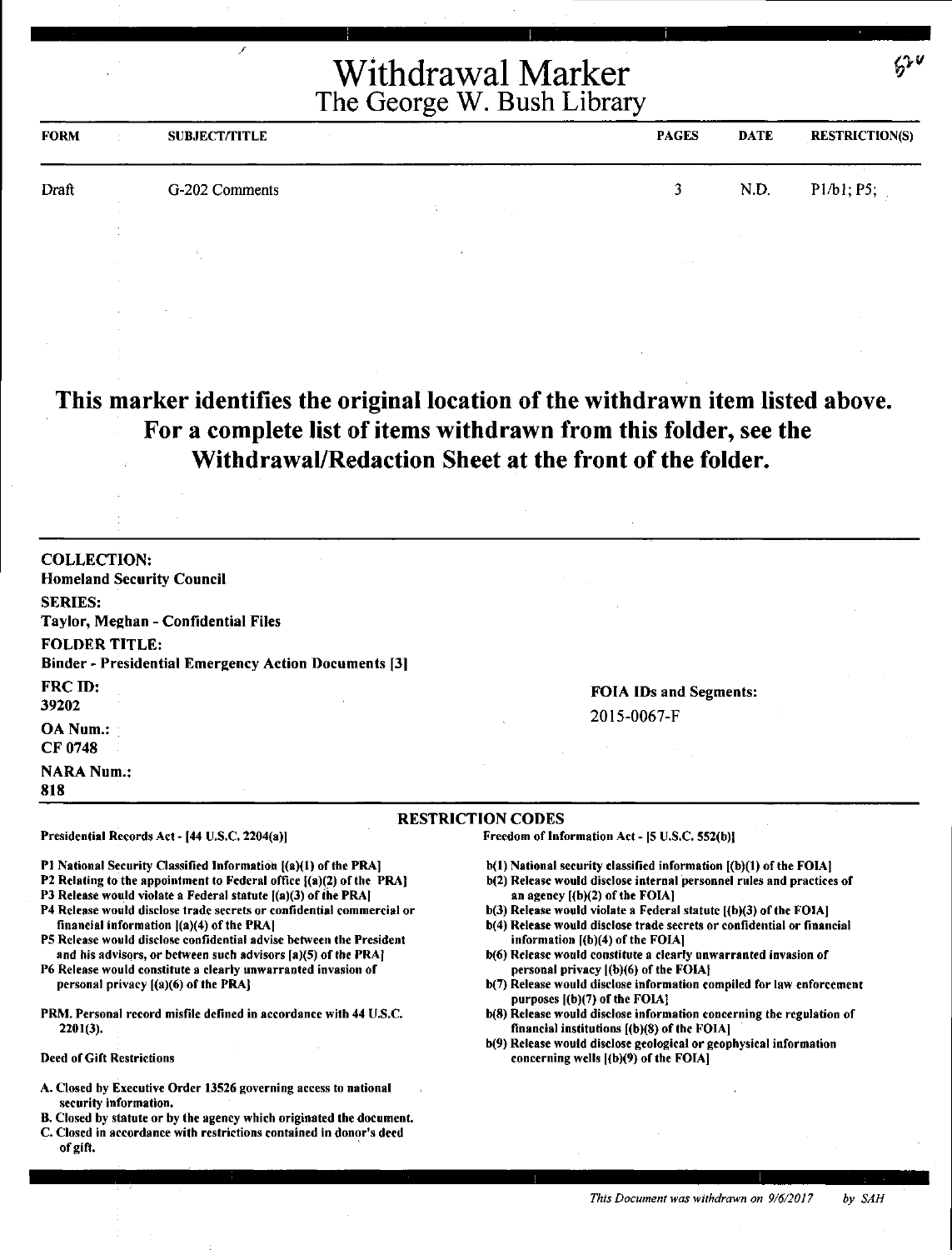$G-203$ 

ک ده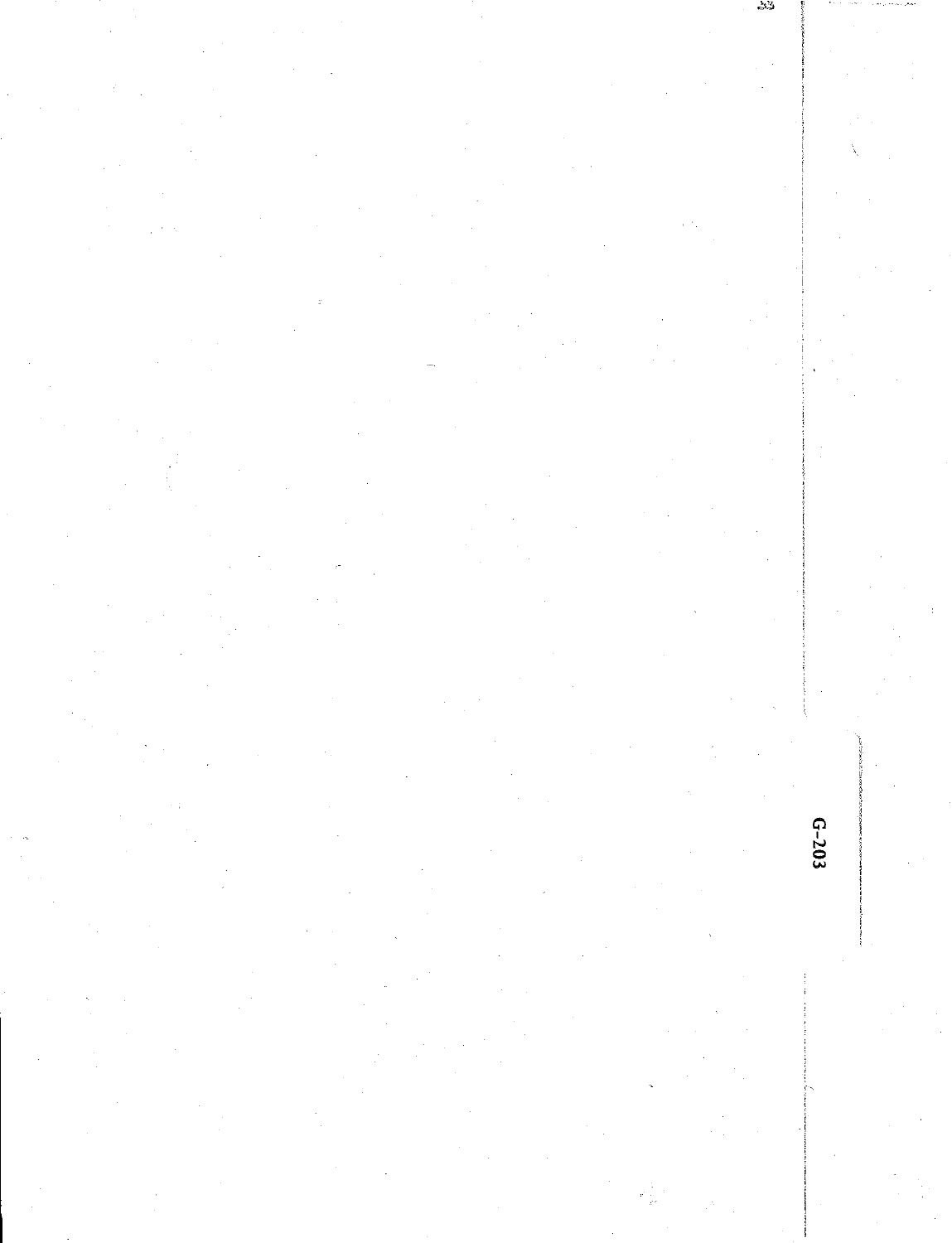$G - 204$ 

 $\Omega_{\rm s}$